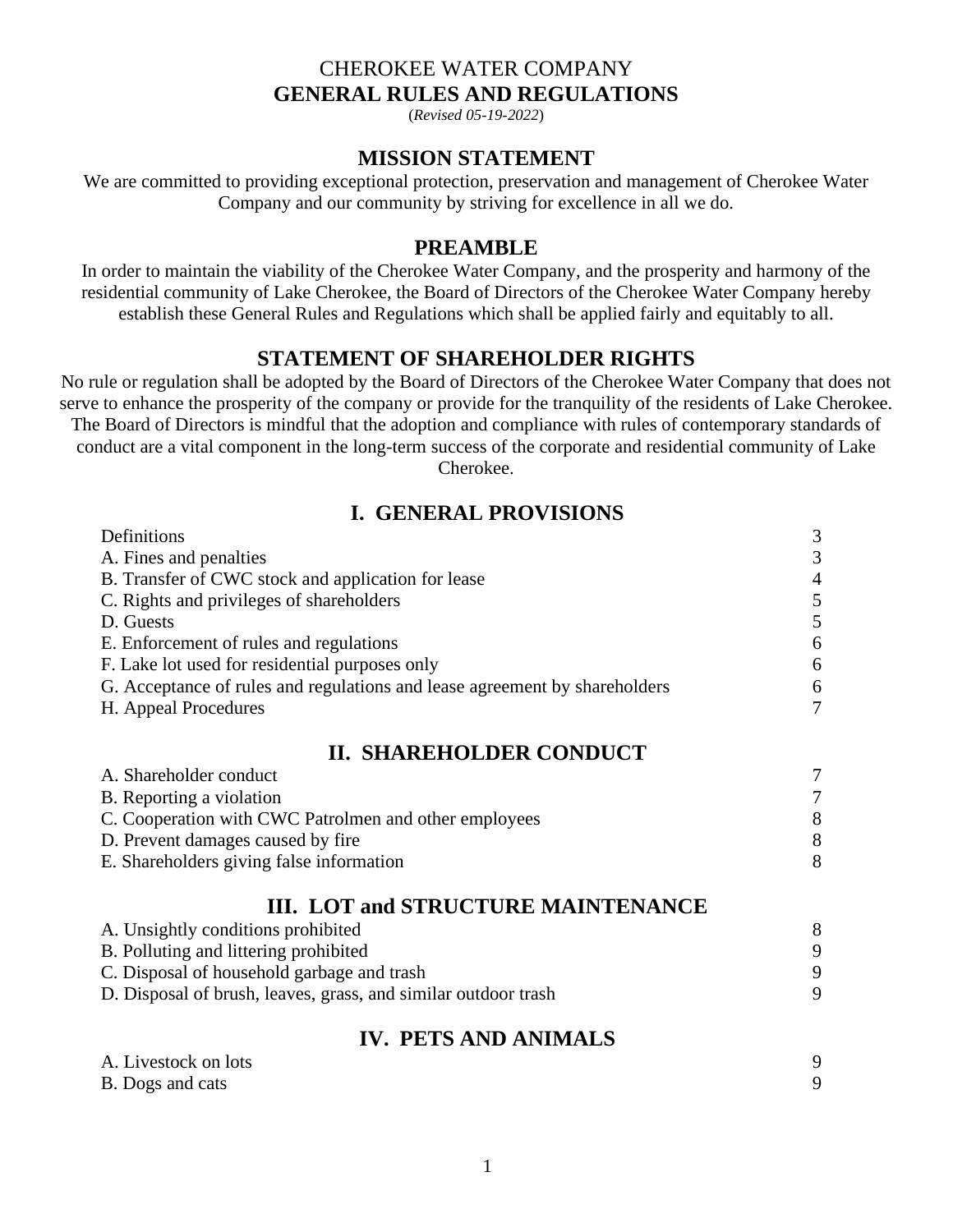# **V. VEHICLES**

| A. Operation of vehicles on private lake roads                |  |
|---------------------------------------------------------------|--|
| B. Operation of self-propelled vehicles on private lake roads |  |
| C. No parking areas                                           |  |

# **VI. BOATING**

| A. Texas Water Safety Act                                                | 11 |
|--------------------------------------------------------------------------|----|
| B. Authorized watercraft                                                 | 12 |
| C. Lot number on all boats, personal watercraft, and other water vessels | 12 |
| D. Operation of motorboats and personal watercraft                       | 12 |
| E. Boats prohibited on Lake Cherokee                                     | 12 |
| F. Prohibited watercraft equipment                                       | 13 |
| G. Speed limits and boat safety                                          | 13 |
| H. Water skiing                                                          | 13 |
| I. Prohibited boating and fishing areas                                  | 13 |
| J. Swimming                                                              | 14 |
| K. Bikini Island and Firecracker Park                                    | 14 |
| L. Harmful or potentially harmful Exotic Aquatic Plants or Animals       | 14 |
|                                                                          |    |

# **VII. FISHING**

| $\sim$ $\sim$ $\sim$ $\sim$ $\sim$                                   |    |
|----------------------------------------------------------------------|----|
| A. Fish size and possession limits                                   | 14 |
| B. Accepted devices and methods for catching fish on Lake Cherokee   | 14 |
| C. Prohibited devices and methods for catching fish at Lake Cherokee | 15 |
| D. Prohibited areas                                                  | 15 |
| E. Selling trading or exchanging fish                                | 15 |
| F. Fishing at night                                                  | 15 |
|                                                                      |    |

# **VIII. HUNTING**

| A. Discharging a weapon |  |
|-------------------------|--|
| <b>B.</b> Waterfowl     |  |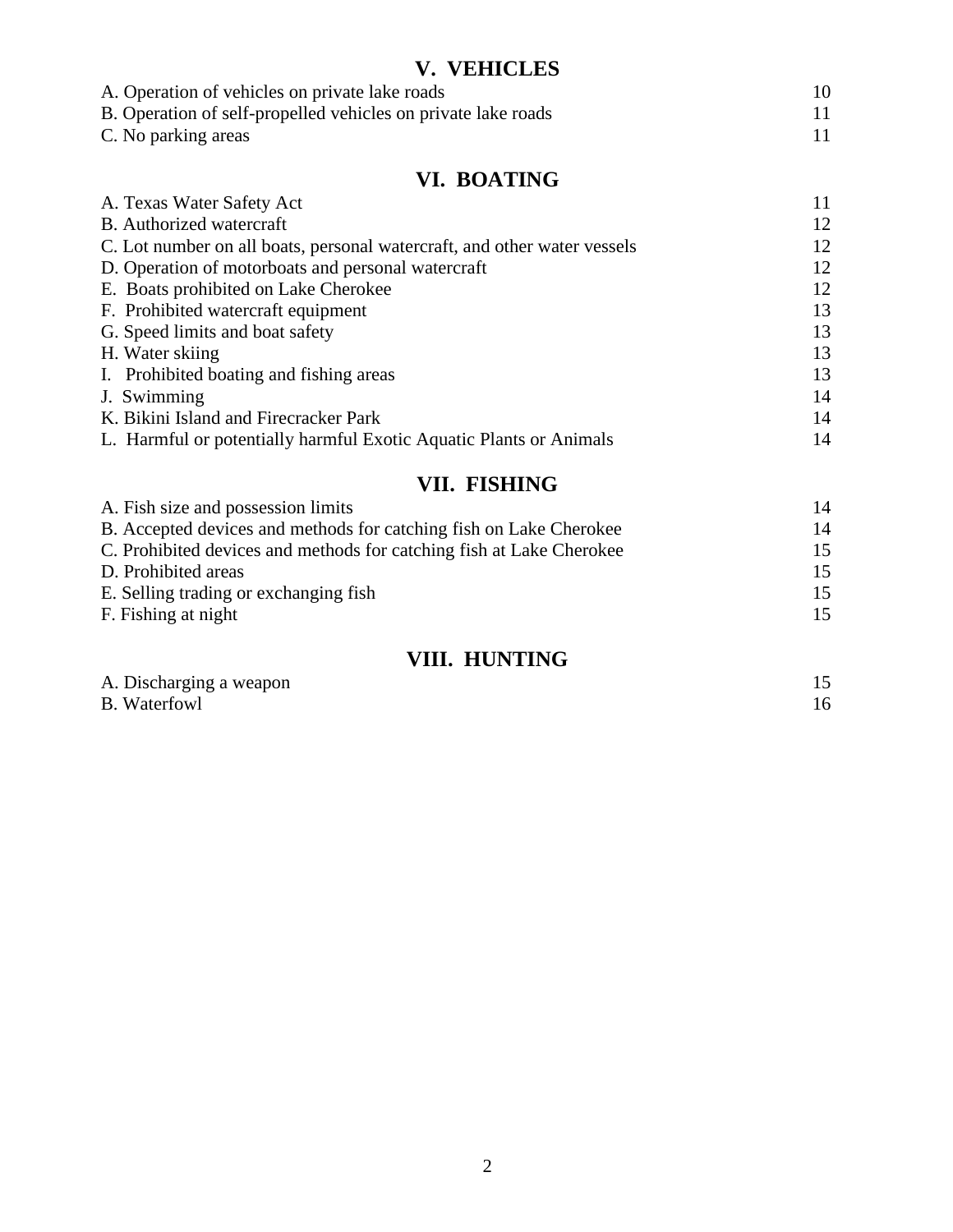# **I. GENERAL PROVISIONS**

DEFINITIONS - As used in these Rules and Regulations, the following words mean and are defined as indicated:

**Board of Directors** - Persons duly elected to serve as directors of Cherokee Water Company Corporation.

**CWC** - Cherokee Water Company

**Lake Cherokee** - Any property owned by Cherokee Water Company.

**Lot** - One of the lots shown by maps of Lake Cherokee property. Exact determination of the location of lot lines and lot corners and the exact distance of lot lines between the corners cannot be determined by reference to these maps; therefore, the final determination of the location of each lot is the authority of the Board of Directors. "Share lot" is an unimproved lot on Lake Cherokee which is held for the purpose of allowing shareholders access to CWC facilities.

**Personal Watercraft** - A motor powered vessel which is designed to be operated by a person or persons sitting, standing, or kneeling on the vessel rather than in the conventional manner of sitting or standing inside the vessel

**Privilege Card** - A card or document authorizing the bearer to certain privileges on CWC property

**Shareholder** - A person whose name appears on at least one share of stock of the Cherokee Water Company

**Wake Boat -** An inboard boat designed for wakeboarding or wake surfing by creating large wakes. The Wake Boat accomplishes increased wake size by maximizing weight distribution at the back of the boat with rear engine placement, factory ballast systems or ballast bags.

#### A. FINES AND PENALTIES:

- 1. A fine of not less than one hundred dollars (\$100.00) and not more than one thousand dollars (\$1,000.00), plus restitution of actual damages, may be assessed by the Lake Manager or the Board of Directors, for violation of any of the Rules and Regulations for CWC, unless otherwise stipulated within these rules. Individuals whose conduct is considered to be hazardous or detrimental to himself or others or in conflict with community standards may be barred from CWC property.
- 2. Each day that a violation continues may be considered as a separate and distinct violation, and a shareholder may be fined an additional amount for each day that such violation continues.
- 3. If a shareholder who is fined does not pay that fine within thirty (30) days of the date assessed, or if a shareholder does not pay the annual lease rental within thirty (30) days of its due date, a penalty of one hundred dollars (\$100.00) per month may be assessed against the shareholder for each month that such annual lease rental or fine remains unpaid.
- 4. If a shareholder does not pay the annual lease rental within thirty (30) days of its due date, or a shareholder becomes thirty (30) days delinquent in payment of any other indebtedness as may be determined by the Board of Directors of the Corporation, the matter shall be subject to further Board action which may result in the imposition of an additional fine and /or the suspension of their right to go upon Lake Cherokee property for such period as the Board of Directors may direct. A shareholder who becomes 30 days delinquent in payment of lease rental, fine, penalty or other indebtedness to the Corporation, as may be determined by the Board of Directors, shall thereupon forfeit ownership of capital stock in the corporation and such delinquent shareholder's lease on the lot shall immediately terminate without further action by the Corporation, except change of corporation records to reflect such cancellation.
- 5. If a shareholder becomes thirty (30) days delinquent in the payment of any obligation or indebtedness owing to CWC including, but not limited to annual lease rentals, penalties,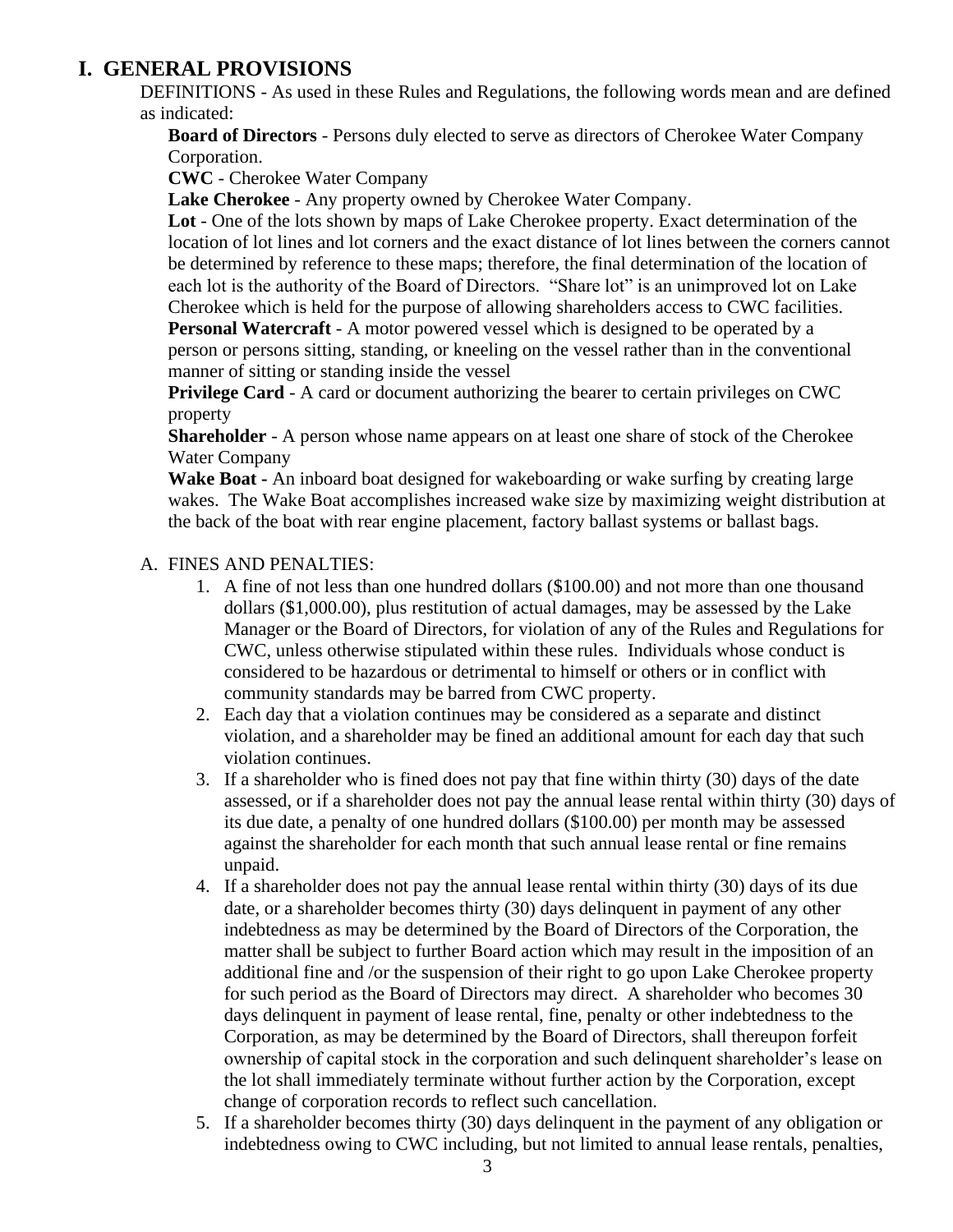and/or fines, the shareholder shall, in addition, be responsible for the payment of reasonable attorney's fees, processing fees and all costs of collection, including applicable court costs.

- 6. Any shareholder whose family member or guest is adjudged in violation of a CWC rule is responsible for paying any fine and/or upholding any punitive action.
- 7. The Lake Manager shall decide the facts of any violation. It is the Lake Manager's decision to determine the assessment of a fine.

### B. TRANSFER OF CWC STOCK CERTIFICATE AND APPLICATION FOR LEASE:

## 1. DEATH OF SHAREHOLDER:

- a.CWC Stock Certificate and Lease Agreement shall be surrendered for transfer within one year and one day of the death of the shareholder.
- b.Lake Attorney shall be furnished all legal instruments pertinent to ownership prior to transfer of stock certificate and lease agreement
- 2. FEES FOR TRANSFERS:
	- a.Transfers between spouses, estates of a deceased spouse and a surviving spouse: Fee Waived
	- b.Transfers between "immediate family members," as that term is used herein, "immediate family members" means a mother, father, and/or their children (but not grandchildren), and includes legally adopted children: (\$250)
	- c.Inherited shares: (\$250)
	- d.Transfer not between spouses or immediate family members: (\$3,000.00).
	- e.Transfer not between spouses or immediate family members but has either been a shareholder within the past twelve (12) months or is an existing shareholder: (\$1,000.00)

## 3. SALE OF PROPERTY

Shareholder, or his/her duly authorized legal counterpart shall obtain a permit from CWC to sell, offer for sale, or advertise for sale the share of stock and leasehold improvements, if any, before contracting to sell the same. Said permit is required whether the shareholder contracts for himself or through an agent and before any "For Sale" sign is placed on CWC lot or lots.

The Sales Permit requires, in part:

- a.Specific wording on For Sale signage regarding the leasehold property and share of CWC stock;
- b.Septic system requirements;
- c.Lessee covenants not to list or permit Agent to list the share of stock and leasehold improvements with a Multiple Listing Service;
- d.Open Houses or Auction type sales promotions permitted by Board Approval only.

### 4. SURVEYS AND THE ESTABLISHMENT OF LOT LINES

- a.Every lot on the lake, with the exception of share lots, will be surveyed and platted. These surveys must be performed, and the plats drawn in accordance with specifications established by CWC and must be performed by a Registered Public Surveyor approved by CWC. Cost of each lot survey will be borne by the shareholder and said survey will be filed with CWC.
- b.The Lake Manager or his/her designee may assist the parties in establishing property lines. Any dispute or question on the location on the ground of lot lines or corners of a leased lot shall be submitted to the Board President for resolution.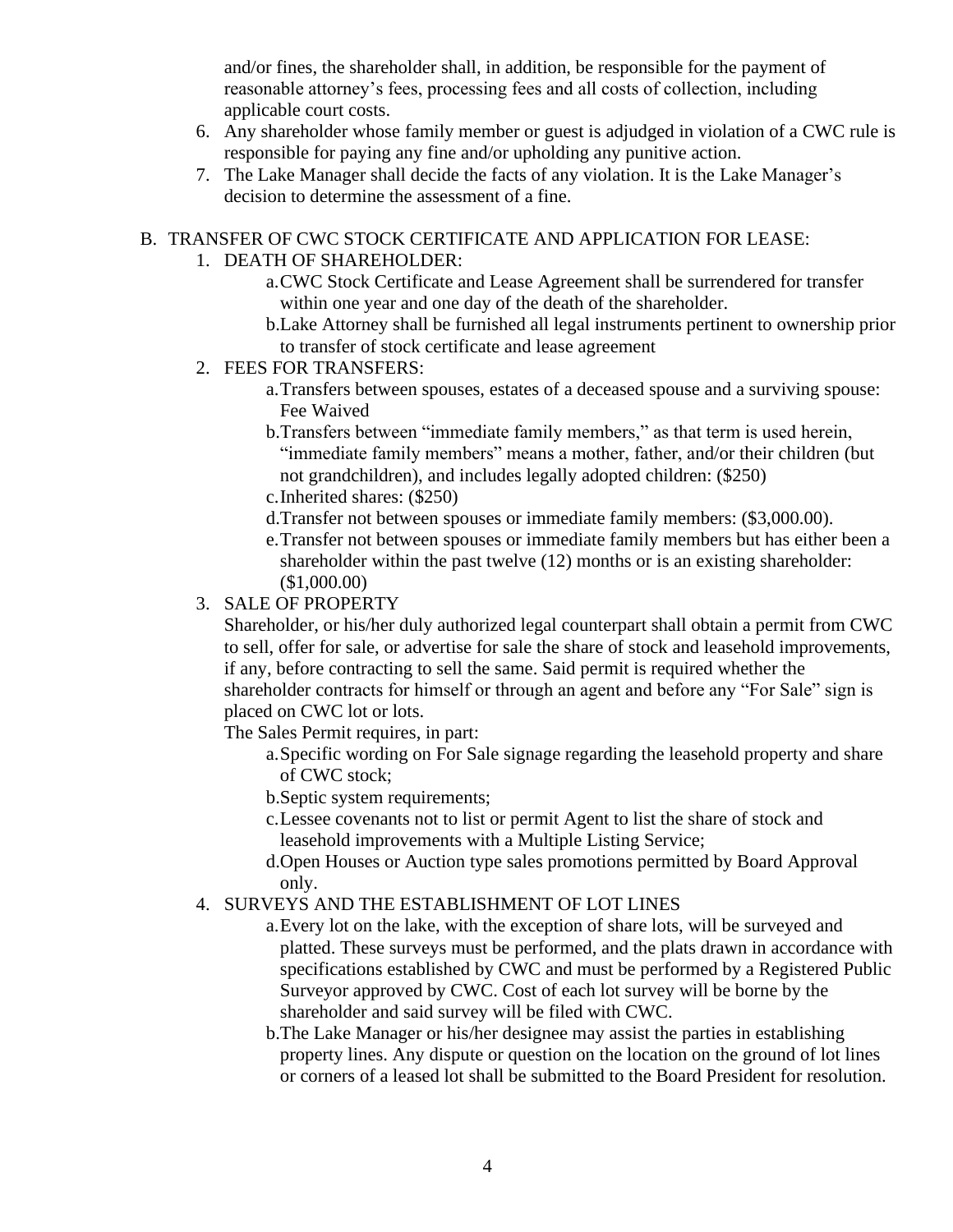### C. RIGHTS AND PRIVILEGES OF SHAREHOLDERS AND OTHERS:

- 1. Right to go upon CWC property: All persons, including shareholders, are required to carry a valid Privilege Card issued by the Secretary of CWC, or be accompanied by a person carrying a valid privilege card, to go upon CWC property.
- 2. The following persons qualify for privilege cards:
	- a.Shareholder

b.Shareholder's spouse or resident

\*\*Resident must have verification of residing with the shareholder with matching addresses on state-issued driver's license or other valid government-issued identification

- c.Shareholder and/or shareholder's spouse's unmarried dependent children, stepchildren, or adopted children to age twenty-five (25).
- d.Shareholder and/or shareholder's spouse's married and/or non-dependent children, stepchildren, adopted children, grandchildren, sons-in-law, daughters-inlaw, parents, brothers, brothers-in-law, sisters, sisters-in-law and their children, may be issued a privilege card at a cost of \$25.00 per person per year.
- e.Current CWC employees and any other person with the prior written permission of CWC, upon such terms and conditions and for such consideration as is prescribed by CWC.

## 3. PRIVILEGE CARD LIMITATIONS

- a.A person holding a privilege card (but not a shareholder), when properly authorized, may use the watercraft belonging to a shareholder or shareholder's spouse, but may not use his/her own watercraft on Lake Cherokee.
- b.Firecracker Park gate access privilege cards will be issued (upon request) ONLY to shareholder or shareholder's spouse.
- c.The shareholder obtaining privilege cards shall be responsible for the actions and conduct of the holder of each of the card or cards on CWC property.
- d.The holder of a privilege card shall carry the card at all times while on CWC property and shall have that card available for inspection upon request by any authorized CWC personnel.
- e.Only the person whose name appears on a privilege card is authorized to use it.
- f. The shareholder shall be deemed the custodian of all privilege cards issued and is responsible for any unauthorized use of such privilege card.
- g.Should a shareholder's spouse or resident no longer reside with the shareholder, it is the shareholder's responsibility to recoup the privilege card held by such person and return it to the office. If not returned, no new privilege cards will be issued for spouse/resident until the previously issued card expires.
- 4. Subject to CWC Rules and Regulations, as amended, the holders of valid privilege cards are entitled to make use of Lake Cherokee, its roads and other common facilities. Use of lake roads is intended solely for the purpose of accessing CWC-leased lots, Lake Cherokee and other CWC-owned property designated for use by shareholders and their guests and holders of valid privilege cards, unless otherwise approved by the Board.

### D. GUESTS:

- 1. All shareholders are permitted to have a reasonable number of guests who are permitted to go upon CWC property to hunt, fish and for recreational purposes when accompanied by a person carrying a valid privilege card.
- 2. All shareholders are permitted a reasonable number of houseguests who do not have to be accompanied at all times on the leased lot by the shareholder. Houseguests are defined as visiting friends and relatives who do not permanently reside upon the leased premises.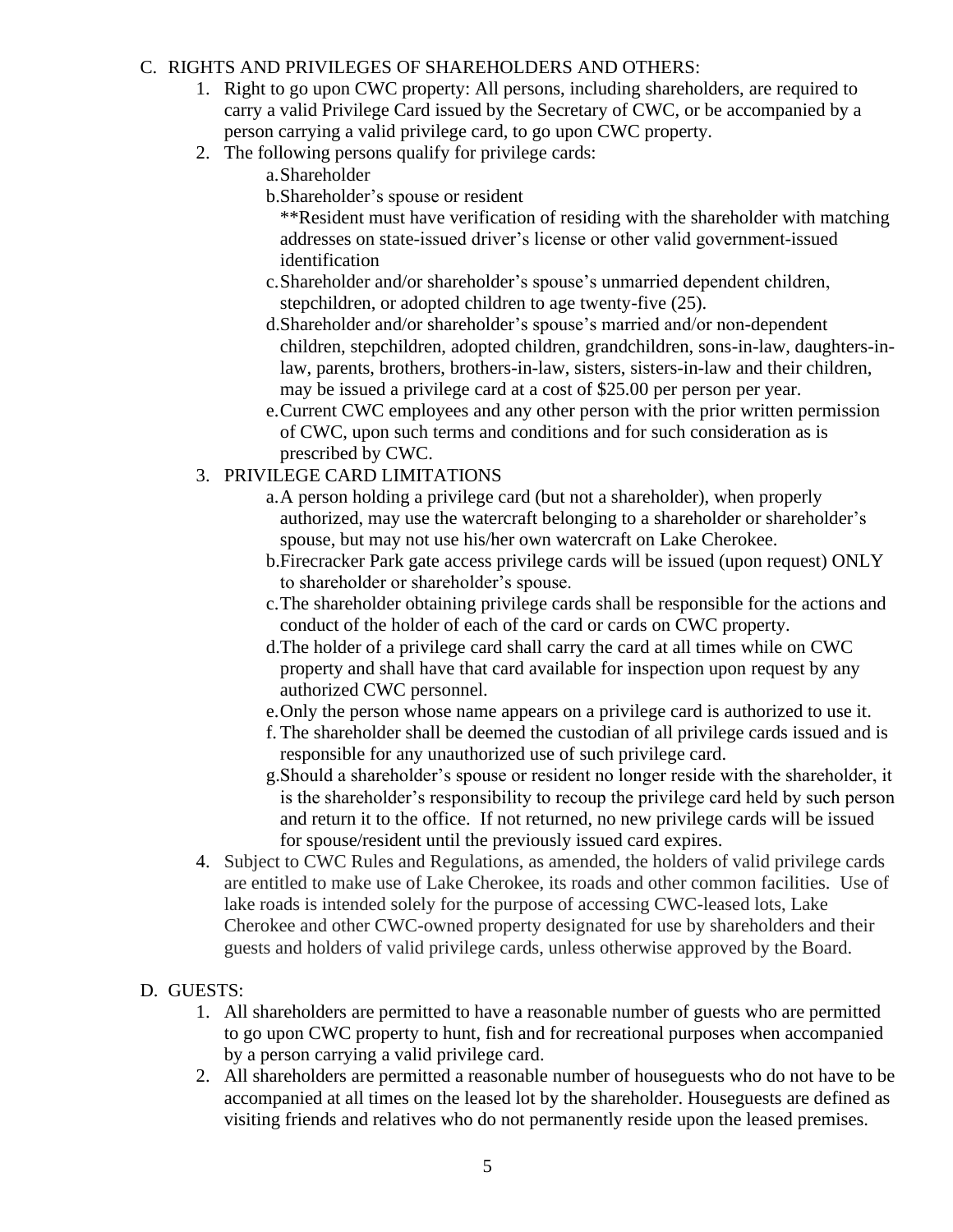However, at least one privilege card holder must be present with overnight guests, unless a special situation exists, and lake management has given approval.

3. Any shareholder or shareholder's spouse may obtain a "Party Permit" to host a party of no more than 30 guests on Firecracker Park or other CWC Park areas. Permits are issued by the CWC Office and must be secured at least 3 days before the party is to be held. The permit fee is \$100.00 for the first three hours, \$100.00 for each additional hour.

### E. ENFORCEMENT OF RULES AND REGULATIONS:

- 1. Lake Patrolmen, under the direction of the Lake Manager or his/her designee, are charged with the duty of enforcing these Rules and Regulations, as well as the Texas Water Safety Act. They are authorized to issue a Notice of Violation and to confiscate the privilege card from any person violating these Rules and Regulations.
- 2. CWC reserves the right for its employees, representatives, or any other person duly authorized by it, to go upon any leased lot for the purpose of enforcing these Rules and Regulations or stop and question the operator of any vehicle or watercraft on Lake Cherokee.

### F. LAKE LOT USED FOR RESIDENTIAL PURPOSES ONLY:

1. Shareholders shall use lake lots for residential purposes only and shall not at any time or in any manner use said property for commercial purposes. A lake lot shall be considered as being used for a prohibited commercial purpose if one of the following conditions exists:

a.If a lake lot is rented or leased for any consideration to another person.

b.If a person upon viewing any activity from another lot, the lake or a lake road, can reasonably assume that a business or business activity exists, or that the lake lot is being used for commercial purposes.

- c.If there exists outside of the house site on the lake lot any business equipment.
- d.If vehicular traffic to or from the lake lot by non-social guests becomes objectionable to other shareholders.
- 2. The shareholder of any lot owned by the CWC accessible by land is required to affix such owner's lot number to a signpost facing directly toward the road, near your driveway entry. The requirement is a dark green sign with highly reflective white letters and numbers - designed to mount vertically.

The shareholder of any lot owned by the CWC accessible by water is required to affix such owner's lot number to a boathouse, pier, signpost or other suitable structure which can be seen legibly from the water. All lot numbers shall be at least 4" in height and be of a color to contrast with the background upon which they are posted.

Failure to conform to this rule by the shareholder will result in the CWC placing such a sign upon the lot at the shareholder's expense.

- 3. With the exceptions of guests as provided elsewhere in these Rules and Regulations, and subject to the restrictions imposed, only a shareholder, shareholder's spouse and their dependent children may reside upon a CWC lot unless authorized by the Board of Directors.
- 4. Commercial Billboards, political signs, real estate signs without permit from CWC and advertising of any description are prohibited.

### G. ACCEPTANCE OF RULES AND REGULATIONS AND LEASE AGREEMENT BY SHAREHOLDERS:

Prior to the issuance of any stock certificate, lease agreement or privilege card to a new shareholder, that shareholder must first sign and acknowledge a statement before a Notary Public confirming that he/she has carefully read and understands these Rules and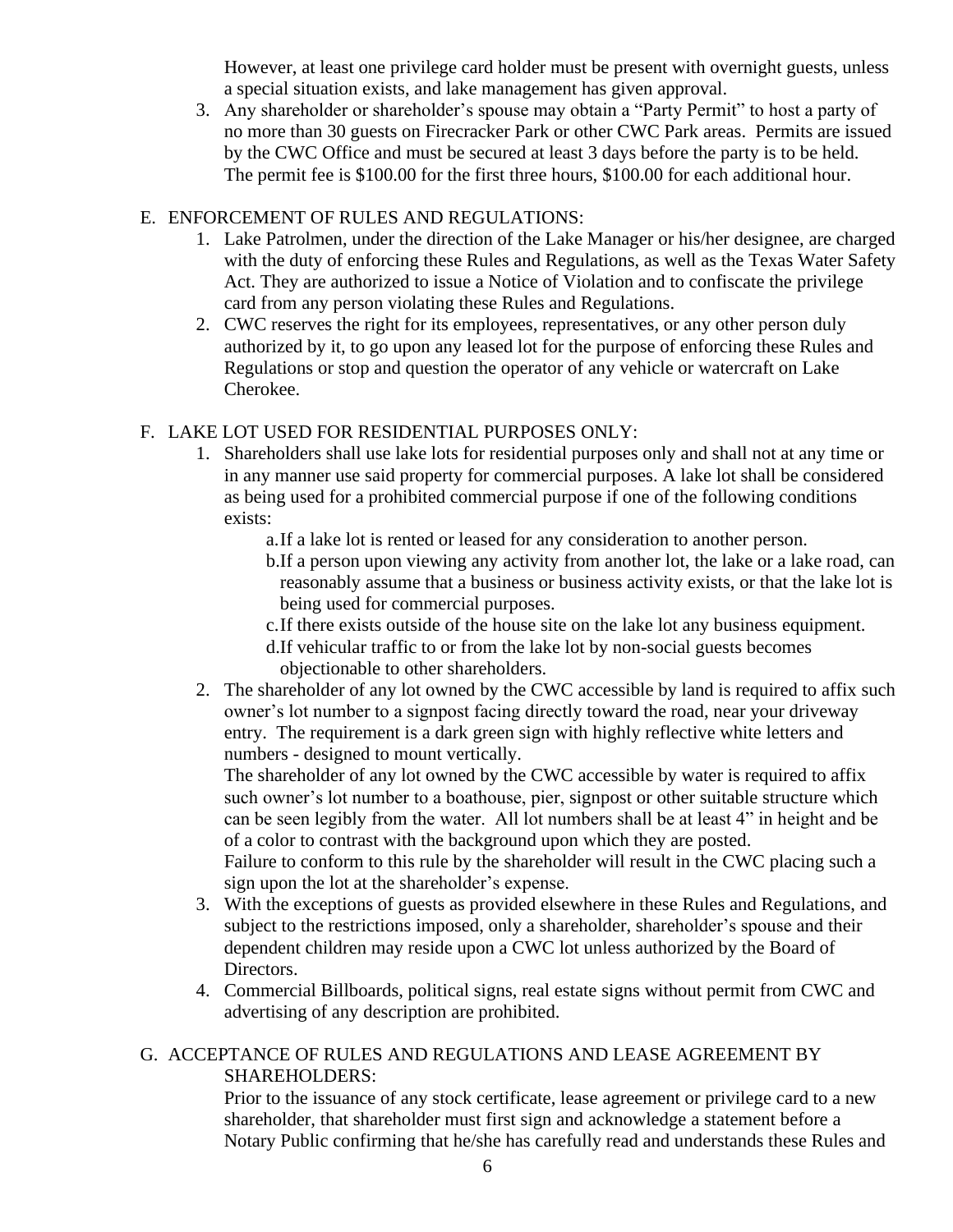Regulations and lease agreement in their entirety and agrees that he/she, and those persons holding privilege cards through him/her, will follow and be bound by such Rules and Regulations and lease agreement.

#### H. APPEAL PROCEDURES:

- 1. Decisions of the Lake Manager Fines or other penalties for rule violations assessed by the Lake Manager may be appealed to the Rules and Policies Committee. The decision of the Rules and Policies Committee shall be final.
	- a.Shareholder must submit a written request to the Lake Manager to request the appeal within 10 days of notification of the challenged decision. The request must state the reason for the appeal and the facts the shareholder would like to be considered to overturn the original decision.
	- b.Unless the shareholder requests an appearance before the Rules and Policies Committee, the appeal will be decided on the written submission. For those requesting a personal appearance, the shareholder will be contacted with the date and time of the Committee meeting.
- 2. Decisions of a Board Committee The only decisions made by a Committee that may be appealed to the Board of Directors are:

a.Denial of a request for a variance by the Variance Committee; and b.Denial of a request to permit an accessory building. The decision of the Board of Directors shall be final.

### **II. SHAREHOLDER OBLIGATIONS**

- A. SHAREHOLDER CONDUCT
	- 1. Any person who, while upon CWC property, commits an illegal act; violates contemporary community standards of conduct or CWC Rules and Regulations will be subject to fines and punishments as set forth in these rules and regulations.
	- 2. Quiet time under this rule means 10:00 pm to 7:00 am Sunday night through Thursday night and 11:00 pm to 7:00 am Friday, Saturday and holidays.
	- 3. Pursuant to Section 30.06, Penal Code (trespass by holder of license to carry a concealed handgun), a person licensed under Subchapter H, Chapter 411, Government Code (concealed handgun law), may not enter the CWC maintenance, fuel center, or patrol buildings, Firecracker Park or Bikini Island with a concealed handgun.

Pursuant to Section 30.07, Penal Code (trespass by license holder with an openly carried handgun), a person licensed under Subchapter H,

Chapter 411, Government Code (handgun licensing law), may not enter the CWC administrative offices at NK 20 and NK 21, CWC maintenance, fuel center or patrol buildings, Firecracker Park or Bikini Island with a handgun that is carried openly. CWC administrators, CWC security personnel and law enforcement are exempt from this rule.

- 4. Littering is prohibited upon any CWC property.
- B. REPORTING A VIOLATION:
	- 1. CWC, as a reward, will pay the sum of one thousand dollars (\$1,000) to any person who furnishes the information leading to the arrest and conviction of any person guilty of committing a felony on the property of CWC. All claims must be submitted to the Secretary of CWC within sixty (60) days after the conviction.
	- 2. The Lake Manager shall accept complaints from shareholders and such complaints may be submitted to the Lake Manager upon a form provided by CWC and signed by the complaining party.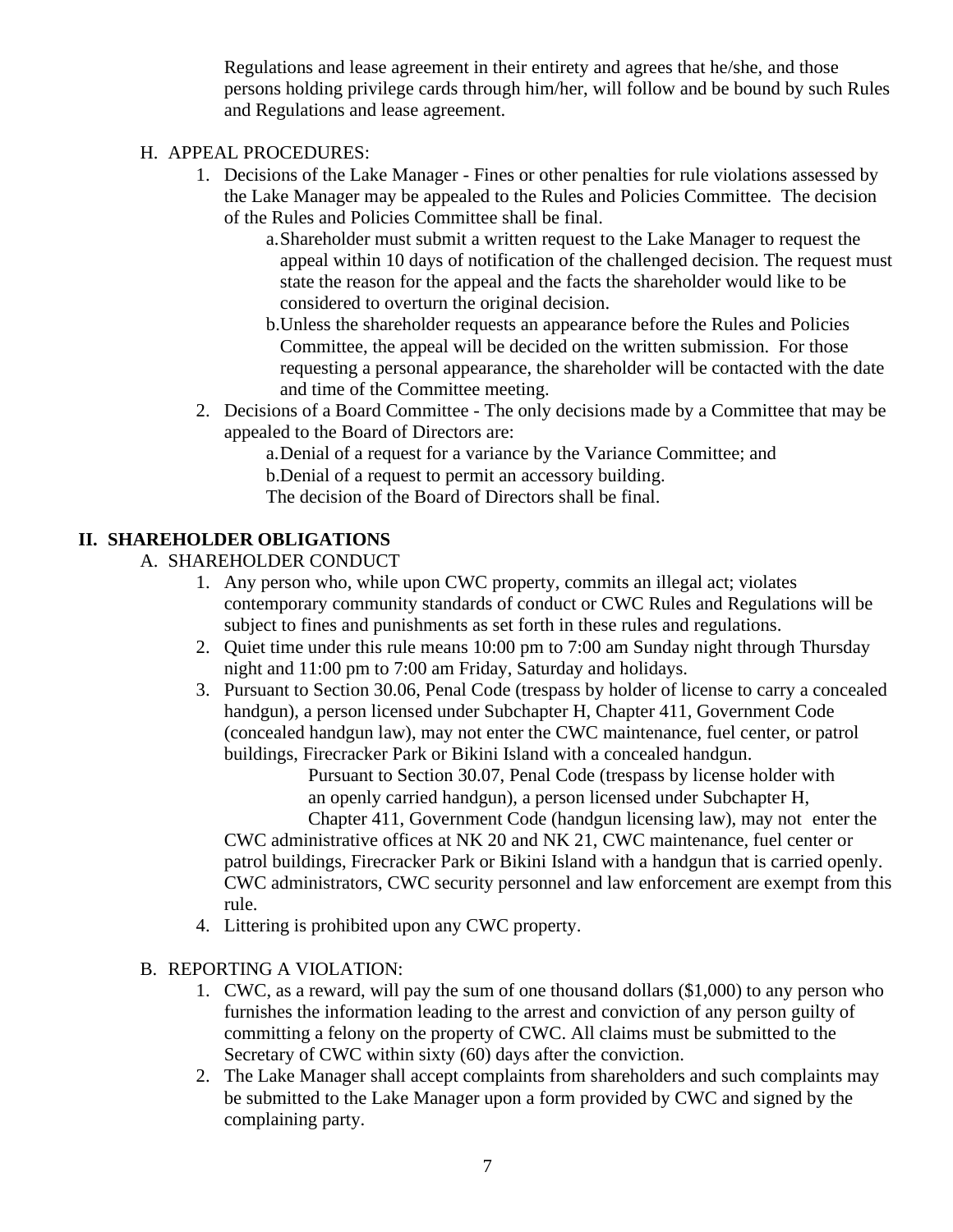3. A citation will be issued to any person determined to have likely committed a CWC rules infraction based upon investigation of a complaint by the CWC. The subject of any pursuant citation, or shareholder responsible for such person, shall be notified by United States mail, at a physical address on file at the CWC, of the citation and procedure for attending a hearing if they so desire, which would be no sooner than 10 days after the postage postmark of the notice.

#### C. COOPERATION WITH CWC PATROLMEN AND OTHER EMPLOYEES:

While a CWC Patrolman or other CWC Employee is acting in the discharge of official duties, any person who shall verbally or physically threaten, intimidate, coerce or abuse such CWC Patrolman or other CWC Employee, or who shall interfere with or obstruct such CWC Patrolman or other CWC Employee, or who shall fail or refuse to comply with the lawful order or instruction of such CWC Patrolman or other CWC Employee, shall be guilty of a violation and shall be subject to a fine in accordance with Article I, paragraph A, Subparagraph 1 of these Rules and Regulations.

### D. PREVENT DAMAGES CAUSED BY FIRE:

Every precaution and extreme care should be exercised in burning leaves, brush or grass on lake lots. The burning of any material must be done in a manner so as to prevent annoyance or endangerment to any other shareholder. Carelessness or negligence whereby fire is spread to adjoining lots or other property will cause the shareholder to be subject to damages by the person whose property is damaged or destroyed and penalties as provided in these Rules and Regulations. Any person changing the position of the signs "NO BURNING OZONE ALERT" without authorization shall be subject to a citation and fine.

### E. SHAREHOLDERS GIVING FALSE OR MISLEADING INFORMATION:

Shareholders giving false or misleading information to any authorized CWC representative shall be guilty of violating the Rules and Regulations of CWC and this violation subjects such offender to the penalty prescribed in the Rules and Regulations.

## **III. LOT and STRUCTURE MAINTENANCE**

### A. UNSIGHTLY CONDITIONS PROHIBITED:

- 1. All residences, garages/carports, fences, outbuildings, boathouse and piers must be maintained to preserve the enjoyment and/or value of neighboring properties. All structures must be in good condition, properly repaired and functional. It shall be the responsibility of each shareholder to keep each lot cleaned in a satisfactory manner, whether or not such lot is occupied by building or other improvements. The Lake Manager or his/her designee shall determine what is considered 'cleaned in a satisfactory manner'. Upon failure and/or refusal of shareholder to rectify a complaint within a reasonable time after being officially notified by the Lake Manager or his/her designee, CWC may cause the same to be done and assess the shareholder for actual expenses incurred, in addition to imposing such penalty as may be otherwise provided in violation of these Rules and Regulations.
- 2. Abandoned and junk cars and motorized equipment may not be stored in open sight or concealed in an unsightly manner on CWC property. In order for a vehicle to be considered operational, it must be operable. Other motorized equipment must be operable and maintained where applicable. Non-motorized equipment such as trailers, boats and campers may not be stored on CWC roadside areas or areas which are not part of a shareholder's lot, except by permission of the Lake Manager in those cases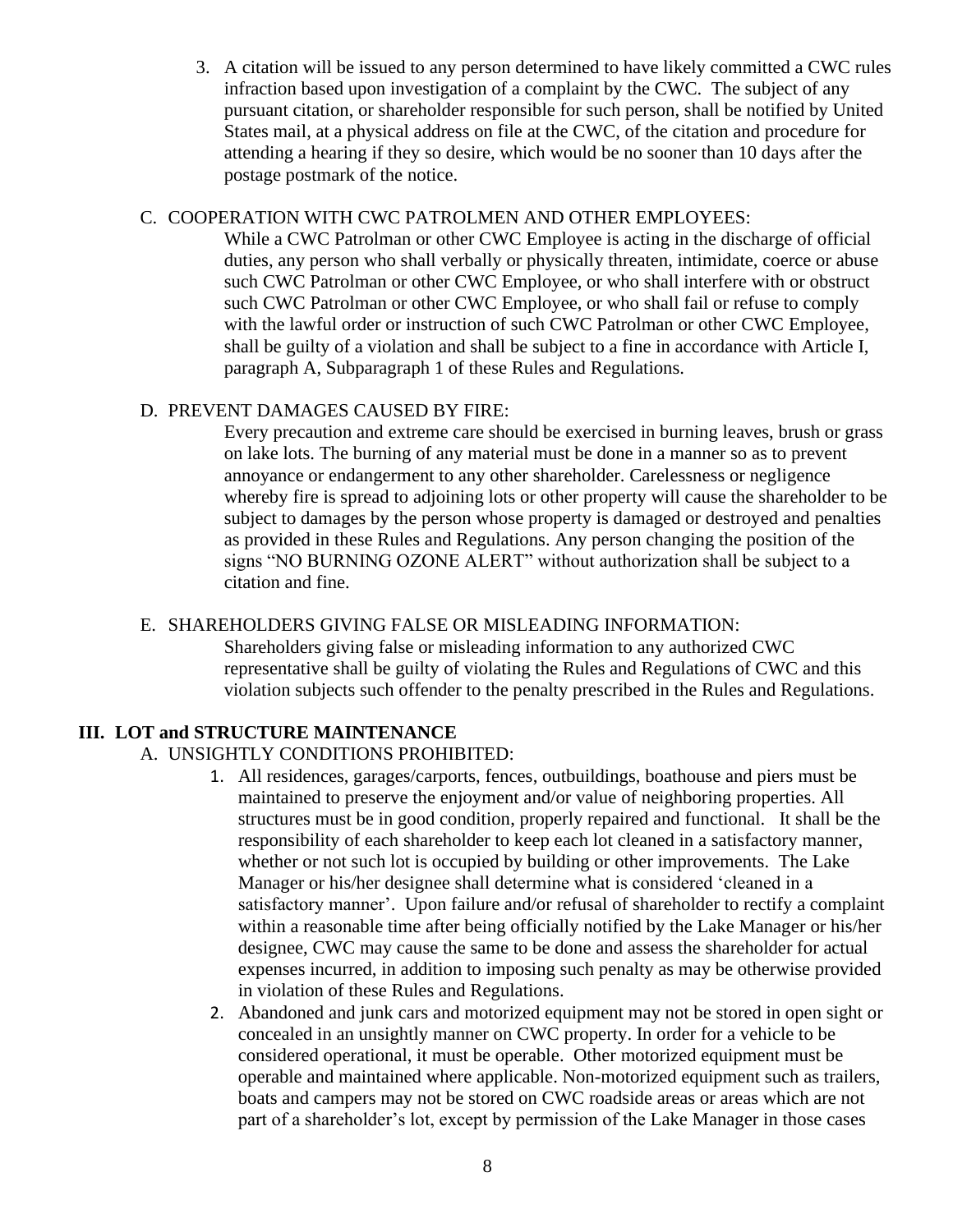where the equipment area is maintained by shareholders and is not in obtrusive locations.

## B. POLLUTING AND LITTERING PROHIBITED:

- 1. No shareholder shall cause or permit the polluting or littering of the lots, roads, waters of Lake Cherokee or any other CWC property.
- 2. Glass containers are prohibited in, on or around the beach and swimming areas of Bikini Island, Firecracker Island and Grass Island, except on board a boat.

### C. DISPOSAL OF HOUSEHOLD GARBAGE AND TRASH:

- 1. All household garbage and trash that accumulates on lots on CWC property shall be collected in watertight containers or plastic bags and shall be disposed of regularly by hauling same to one of the solid waste collection stations (metal dumpsters) provided by CWC.
- 2. The burning of any household garbage or trash is prohibited on CWC property.

## D. DISPOSAL OF BRUSH, LEAVES, GRASS AND SIMILAR OUTDOOR TRASH

- 1. Waste disposal sites are provided by CWC for household garbage. No tires, tree stumps or logs shall be disposed of in these areas.
- 2. Contractors will be responsible for the removal of all building materials from CWC property.
- 3. Leaves and brush may be burned on lots in a controlled manner except when "NO BURNING OZONE ALERT" signs are displayed. Leaves and brush may not be put into drainage ditches and/or the lake.

# **IV. PETS AND ANIMALS**

A. LIVESTOCK ON LOTS:

Grazing or keeping livestock of any kind including chickens and rabbits will not be permitted on CWC property. The riding of horses, mules or other animals will not be permitted on CWC property. Livestock is defined as domestic animals such as cattle or horses, raised for home use or for profit.

### B. DOGS AND CATS:

- 1. All dogs and cats shall be vaccinated for rabies.
- 2. All dogs and cats on CWC property shall wear a collar bearing the owner's name with current rabies vaccination tag.
- 3. Dogs and Cats without a collar and identification will be picked up and disposed of in a humane manner after three (3) days. A kennel fee of \$50.00/day will be charged to reclaim your pet.
- 4. Shareholders shall restrain their dogs, cats and other pets on their leased lots and shall be responsible for their behavior.
- 5. Shareholders who allow their dogs, cats and other pets off their leased lots, shall keep them on a secure leash.
- 6. No shareholder shall allow a dog, cat or other pet to create a disturbance which would disturb the peace.
- 7. No shareholder shall keep a dog, cat or other pet of a vicious nature which either causes bodily injury or threatened bodily injury or property damage to another person or another person's property. A dog, cat or other pet shall be considered "vicious" if it causes bodily injury or property damage or if the conduct is such as to place a person of ordinary sensibilities under the same or similar circumstances in fear of bodily injury or property damage.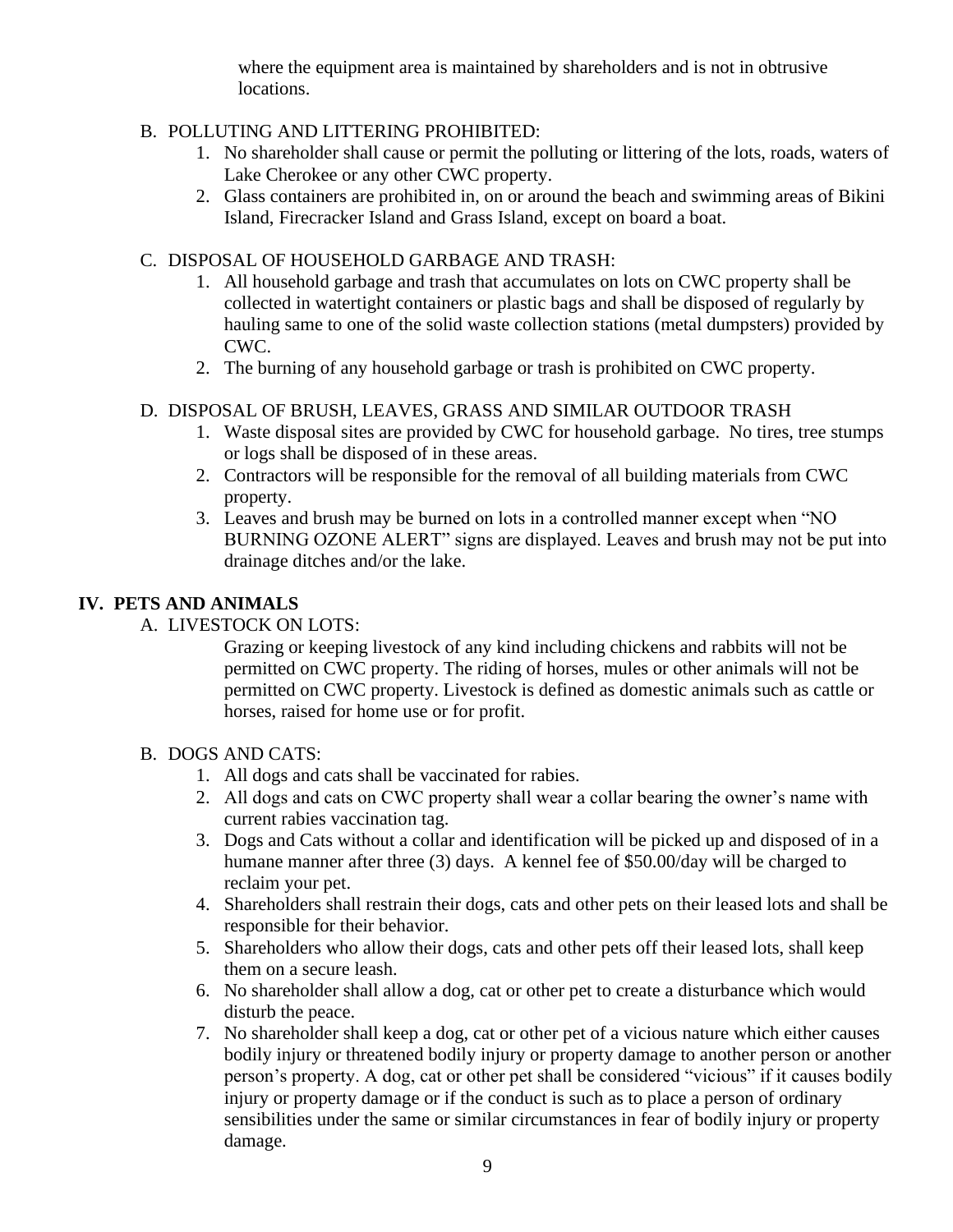8. Animals are prohibited from coming ashore upon Bikini Island or Firecracker Park.

## **V. VEHICLES**

- A. OPERATION OF VEHICLES ON PRIVATE LAKE ROADS:
	- 1. All vehicles, including motorcycles, intended for use on public roadways and belonging to privilege card holders must be licensed and operated to conform to Texas motor vehicle laws. A current CWC identification decal must be affixed to the front windshield and lower left rear window when using CWC private roads. Occupants of vehicles without current CWC decals may be stopped and questioned and appropriate Notice of Violation issued. Current identification decals can be obtained at the CWC office and must be put in place immediately upon receipt. Exceptions to this rule must be obtained from the Lake Manager in writing.
	- 2. No vehicle shall operate on the private lake roads at a speed in excess of thirty-five (35) miles per hour or in excess of the speed limit as posted by signs in specified areas or at an unsafe speed for road conditions.
	- 3. No vehicles over 15,000 pounds GVW or over two (2) axles may park upon CWC property except motor homes or other recreational vehicles belonging to privilege card holders.
	- 4. Only bicycles owned by shareholders may be operated on CWC roads, unless accompanied by a shareholder.
	- 5. No go-cart or similar vehicle shall be operated on CWC property or on any private lake road, except that a shareholder owning such a vehicle or one holding a privilege card attributable to that shareholder may operate the same on such shareholder's own leased lot, or on another lot with the permission of the shareholder.
	- 6. "Applicant", as used in this Rule, means:

a shareholder in good standing with the Corporation for a minimum of 24 consecutive months who owns real property that adjoins or is contiguous with property owned by the Corporation and who desires a license agreement to permit ingress and egress to such real property on and over the private roads of the Corporation.

Application for Off-Site Access: An Applicant may request and, if approved by the Board, be granted a term License Agreement to use the Corporation's roads and property to provide ingress and egress to off-site property owned by the Applicant.

1. The Application approved by the Board will be provided at the Corporation's office. Upon return of the Application, the Applicant will pay a non-refundable processing fee. The one-time processing fee will be determined annually by Lake Manager.

2. Management and the Board will consider the Application, the requested use and the benefit or detriment such use would provide the Corporation if the Application is approved.

3. If the Application is approved, the Corporation will grant a one-year term License Agreement over and across specified property owned by the Corporation to provide the shareholder access to designated off-site property. 4. The License Agreement will be subject to annual renewal. Renewal is conditioned upon the Applicant's good standing, payment of the annual renewal fee and compliance with all Rules regarding use of the License Agreement. The annual renewal fee for shareholders will be determined annually by Lake Manager.

General Terms and Conditions for License Agreement: The Board will require compliance with the following terms and conditions to remain in good standing under the License Agreement. The term "Access Point" as used in these Rules means the general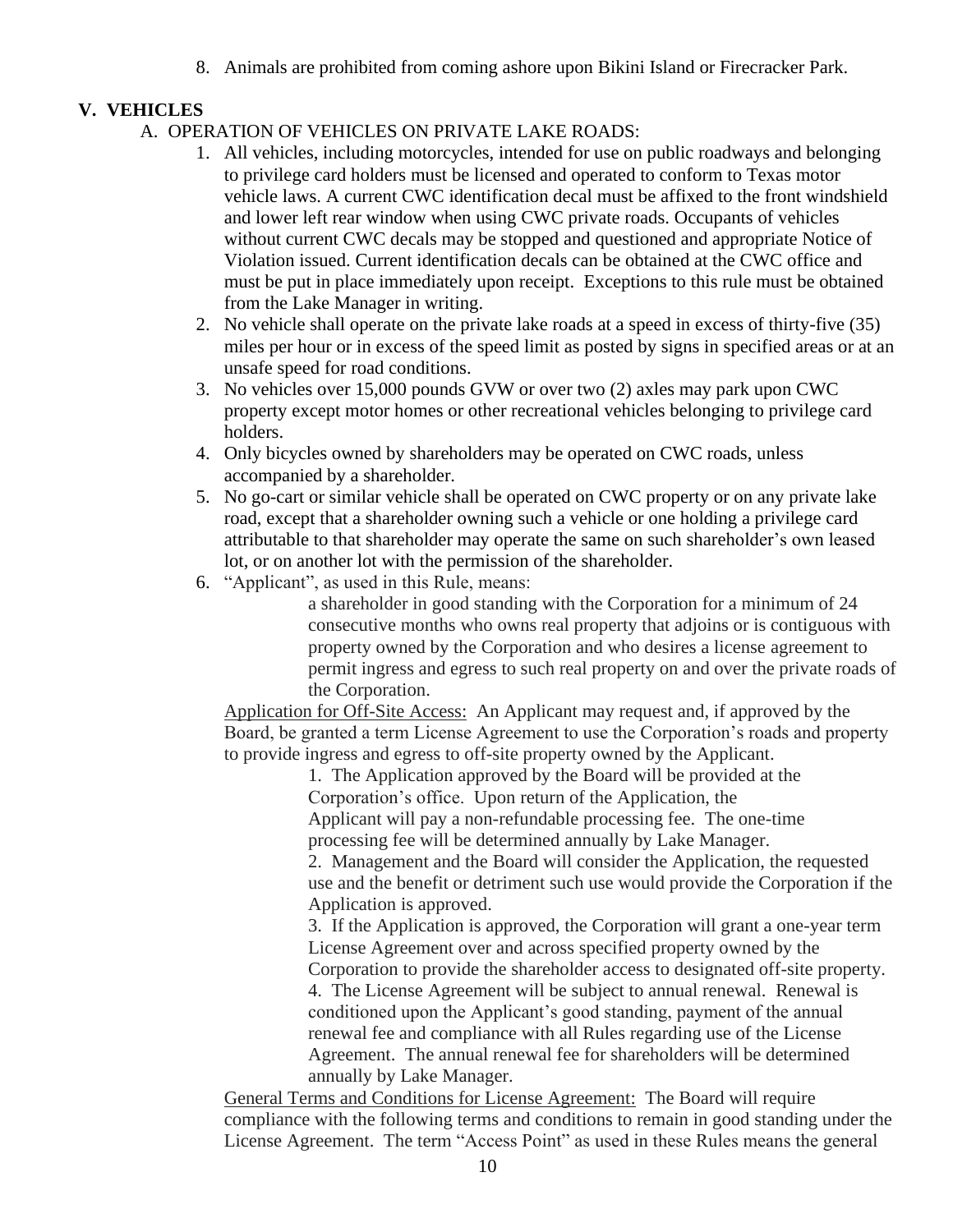area, roadway and surround berm from the point of departure from a road owned by the Corporation to the off-site property served by the License Agreement.

> 1. The applicant must provide a survey referenced to the Corporations horizontal control system which establishes by metes and bounds, coordinates or a combination of coordinates and metes and bounds the location of any proposed Access Point or roadway or drive connecting a road owned by the Corporation to the off-site property.

2. Use of the Gate must comply with all CWC rules regarding CWC-owned Property and Lake Roads.

3. The Rules and Regulations which apply to the Corporation's leased properties shall apply equally to Access Point and the off-site property served by the License Agreement.

o The same procedures for Rule's violations and fines as apply to the Corporation's property shall apply to the off-site property accessed by the License Agreement.

o A fine assessed to a shareholder due to the use or conditions of the off-site property shall be levied against a shareholder's lot under lease with the Corporation.

4. Neither the Access Point, the off-site property nor the License Agreement will be used for commercial purposes.

### B. OPERATION OF SELF-PROPELLED VEHICLES ON PRIVATE LAKE ROADS:

- 1. Golf carts, ATVs and UTVs may be operated on CWC private roads on the following basis:
	- a. All golf carts, ATVs and UTVs must be owned and operated only by privilege card holders of CWC who are 16 years of age are or older, who are in good standing and who are in possession of a valid state driver's license.
	- b. Each golf cart, ATV and UTV so operated must be equipped with a flag above the top of the vehicle.
	- c. Golf carts, ATVs and UTVs so operated should pull aside to allow regular vehicular traffic to pass.
	- d. The Cherokee Country Golf Association, Inc. and each person operating a golf cart owned by the CCGA over CWC roads shall be solely responsible for all claims, demands and/or causes of action for injury, death and/or damage of every nature and description arising as a result of such golf cart use and by their use of CWC private roads, agree to indemnify and hold harmless CWC, its directors, officers, employees and agents from all of such matters including costs and reasonable attorney's fees.

### C. NO PARKING AREAS:

Privilege card holders or their guests may not park upon CWC property where parking is prohibited, or trespass upon the lot of another shareholder.

### **VI. BOATING**

A. TEXAS WATER SAFETY ACT:

All shareholders are responsible for abiding by the current provisions of the Texas Water Safety Act concerning all boats, personal watercraft and other water vessels operated on Lake Cherokee, except as herein provided by the CWC.

B. AUTHORIZED WATERCRAFT: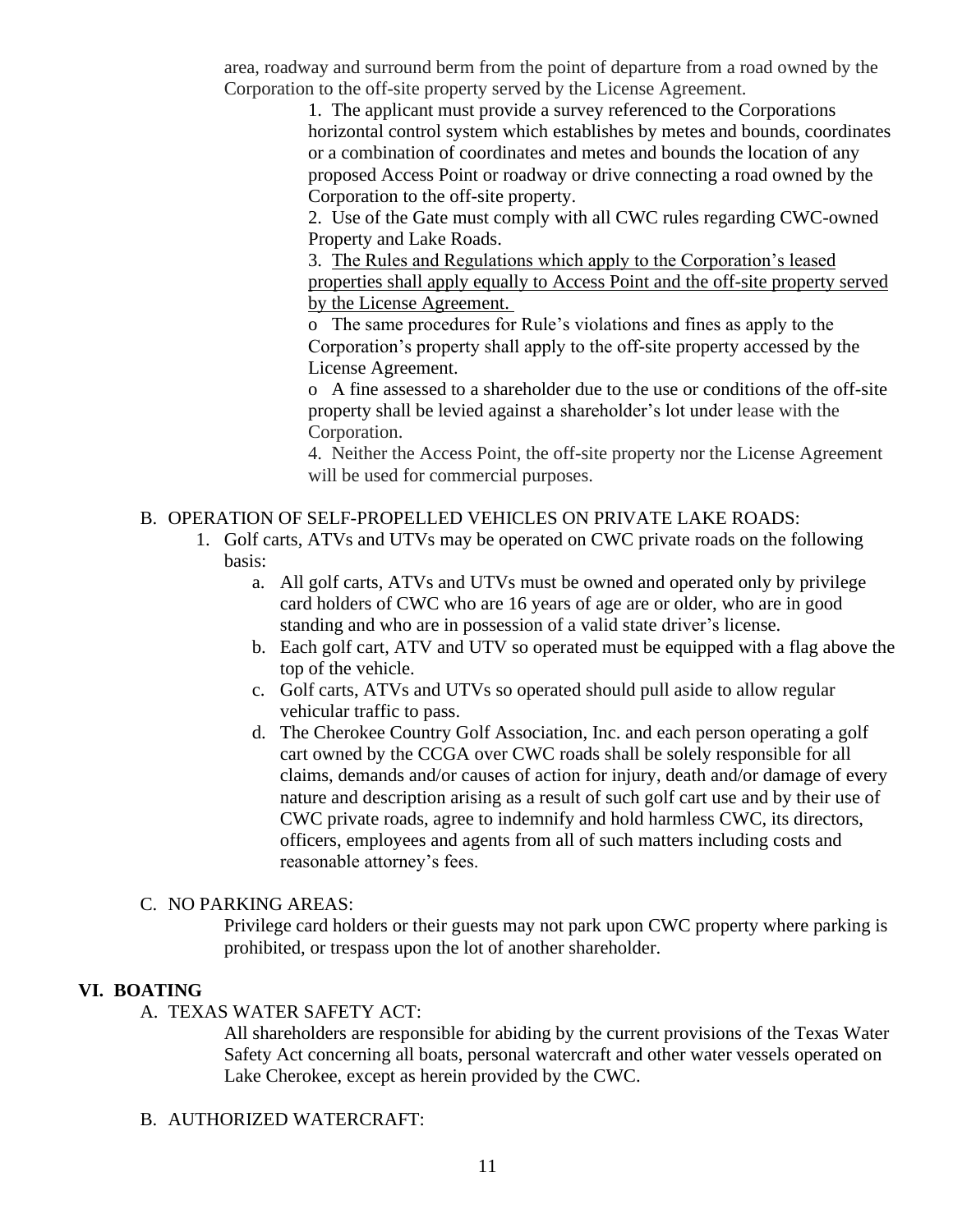- 1. Only boats, personal watercraft and other water vessels registered in the name of a shareholder or shareholder's spouse are authorized to be placed on Lake Cherokee. The shareholder or shareholder's spouse must be listed as the registered primary owner of the vessel with the registered address matching CWC shareholder records.
- 2. A shareholder may put a boat, personal watercraft or other water vessel on Lake Cherokee for the purpose of trying out the boat before purchasing same by securing a permit from the Patrol Officer which will be valid for four (4) hours.

#### C. LOT NUMBER ON ALL BOATS, PERSONAL WATERCRAFT AND OTHER WATER VESSELS:

The owner of all boats operated on Lake Cherokee is required to affix such owner's lot number on which he has a lease, on each side of the boat, preferably half-way between the bow and stern. All lot numbers shall be at least three (3) inches in height and one-half  $(1/2)$  inches in width. The color of the numbers shall contrast with the background color of the boat. Each boat is required to have a current CWC identification decal on both sides of the boat.

### D. OPERATION OF MOTORBOATS OR PERSONAL WATERCRAFT:

- 1. To operate a boat powered by a motor of 15 horsepower or more, wind-blown vessels over 14 feet, and all personal watercraft (jet-skis) , a privilege card holder must be born before September 1, 1993 unless the operator is 13 years of age or older and has passed a boater education course approved by Texas Parks and Wildlife; or is accompanied by a person onboard who is at least 18 years of age and can lawfully operate the watercraft.
- 2. No shareholder shall permit any unauthorized watercraft to go on the waters of Lake Cherokee.
- 3. Violation of any of the rules pertaining to the operation of watercraft in a manner in which in the opinion of the Lake Patrolman, disregards the safety of others will subject that watercraft to be excluded from operation on Lake Cherokee, in addition to other penalties otherwise provided. Excluded watercraft will have a red tag affixed to the handlebar with a 30-day minimum of exclusion. Removal of the red tag before expiration of the exclusion will subject the shareholder/owner of the watercraft to a fine of \$1,000.
- 4. Subject to appropriate registration and use restrictions as provided in these Rules and Regulations, a plug-in craft (shuttle craft or equivalent) may be used to pull water skis, surf boards or other similar devices.
- 5. The operator of any vessel less than twenty-six (26) feet in length while underway, shall require every passenger under thirteen (13) years of age to wear U.S. Coast Guard approved personal flotation device. A life belt or ring buoy does not satisfy this requirement.
- 6. The shareholder owner of motorboat or personal watercraft shall be responsible to ensure that any operator of their vessel is a legal operator.
- 7. One Coast Guard approved personal flotation device in good and serviceable condition must be provided for each person on board.

### E. BOATS PROHIBITED ON LAKE CHEROKEE

- 1. All boats greater than twenty-eight (28) feet in length.
- 2. All houseboats.
- 3. All boats with permanent sleeping facilities.
- 4. All boats with sanitation pump out facilities.
- 5. All amphibious aircraft
- 6. All airboats or swamp boats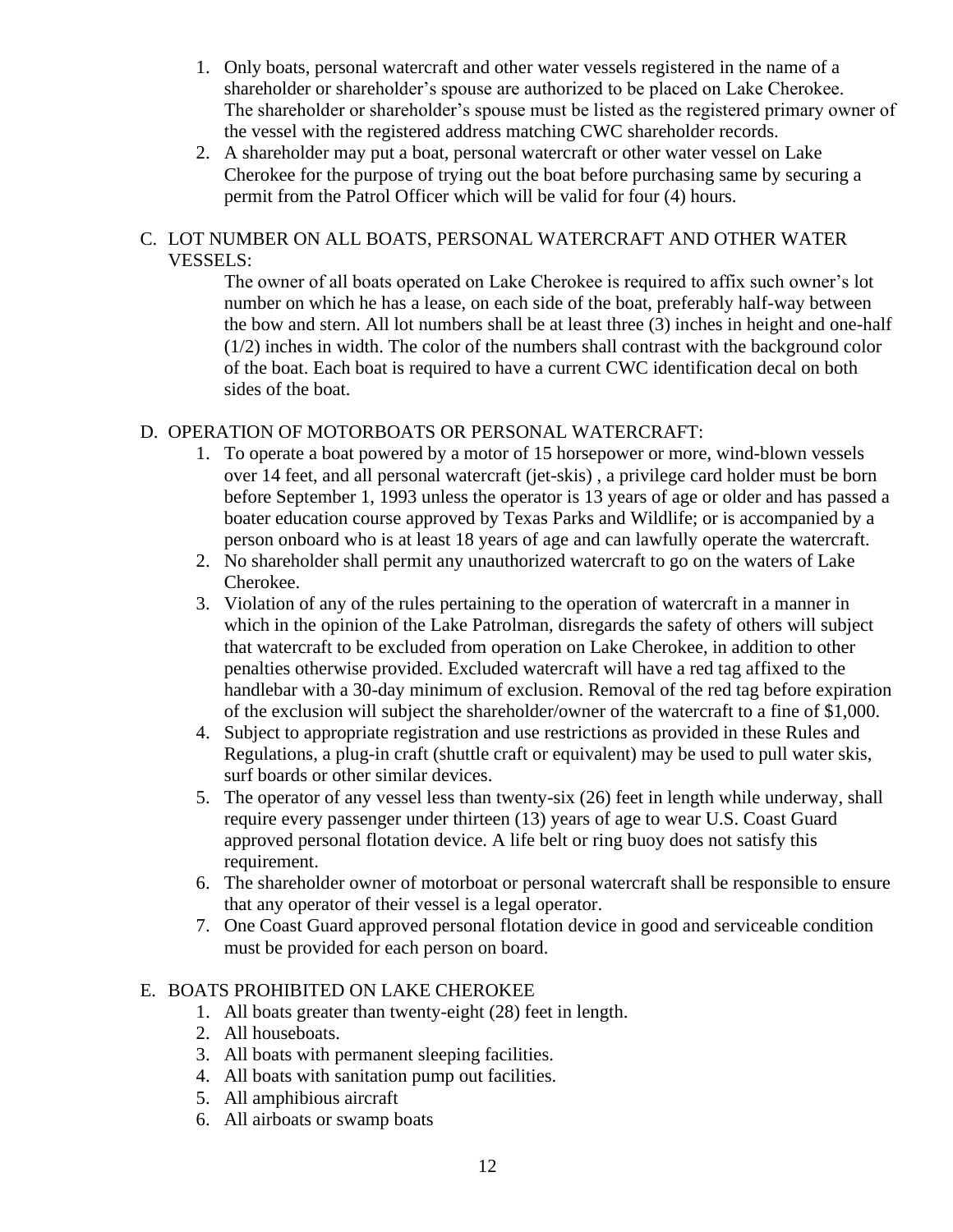## F. PROHIBITED WATERCRAFT EQUIPMENT

- 1. No motors with open exhaust will be allowed to operate on Lake Cherokee.
- 2. No sirens except by Lake Cherokee Patrolmen and law enforcement personnel on duty.

# G. SPEED LIMITS AND BOAT SAFETY:

- 1. No boat, jet ski, personal watercraft, or water bike shall be operated at a speed in excess of forty (40) mph on open or ski waters during daylight hours and twenty (20) mph during nighttime hours thirty (30) minutes after sunset to thirty (30) minutes before sunrise; twenty (20) mph upon named boat roads; ten (10) mph upon access boat roads and idle speed upon all other areas of the lake unless otherwise posted.
- 2. No watercraft shall be operated in the waters of Lake Cherokee in a careless manner so as to endanger others or their property and shall be operated in compliance with all posted speed limits.
- 3. When meeting an oncoming watercraft on a boat road, operators must reduce their watercraft speed to headway speed (idle speed, no wake speed) from the point the two watercraft are within fifty feet of one another, until the two watercrafts' sterns have passed each other.
- 4. Wake Boats traveling the boat roads to and from open water present safety concerns for other watercraft and, in certain areas, enhances damage to the shoreline. To minimize concerns for other watercraft and shore damage, Wake Boats shall be required to:
	- a. As with all watercraft, observe speed limits in boat roads and headway speed encountering other watercraft. Wave action must be kept to a minimum.
	- b. Wake Boats shall empty water-filled ballast systems prior to traveling a boat road. Ballast bags containing solid materials such as steel shot, gravel or sand, shall be moved to the center-front of the Wake Boat. Passengers must move to the front of the Wake Boat.
	- c. Violations are subject to citation resulting in fines and temporary or permanent loss of lake privileges for the Wake Boat and owner.
- 5. No watercraft shall be operated above headway (idle) speed within fifty (50) feet of any other vessel, person, stationary platform or other object or shore.

## H. WATER SKIING:

- 1. Water skiing and other similar activity is restricted to the area marked by buoys placed by CWC in open water and at a distance no closer than one hundred and fifty (150) feet from piers and boat houses.
- 2. Any boat pulling water skis or other similar devices shall have a minimum of two (2) people in the boat so that the driver can keep a proper lookout and the other person can watch the skier. All skiers are required to wear a U.S. Coast Guard approved personal flotation device.
- 3. It is prohibited for a personal watercraft to pull a person or persons on water skis, surfboard or similar devices on Lake Cherokee.

## I. PROHIBITED BOATING AND FISHING AREAS

- 1. No boat shall be permitted nearer than one hundred (100) feet of the carp fence.
- 2. No boating is allowed in the SWEPCO canal or in the City of Longview water intake area.
- 3. Tying boats to buoys is prohibited.

# J. SWIMMING:

1. Only CWC privilege card holders and their guests are permitted to swim in Lake Cherokee.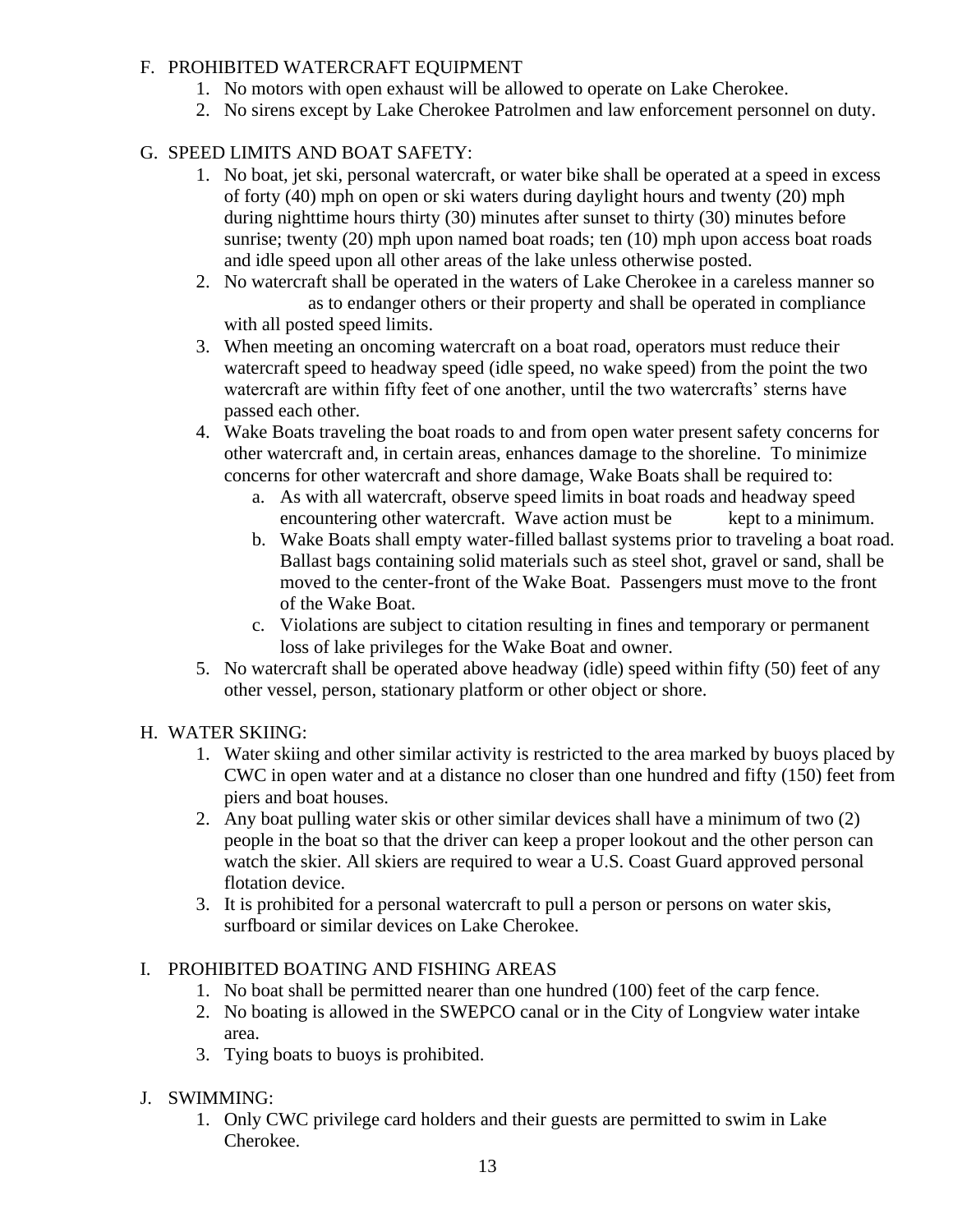- 2. Swimming is prohibited from the spillway to Section NB, from the dam, the valve tower, in the SWEPCO canal, the boat roads, the City of Longview water intake area or from the Lake Cherokee Community Activity Complex piers.
- 3. Swimming outward from shore, a pier, Cherokee Club or a boathouse further than one hundred (100) feet is prohibited.

## K. BIKINI ISLAND AND FIRECRACKER PARK:

Overnight camping on Bikini Island or Firecracker Park is prohibited. Persons using the park areas must keep the areas clean.

#### L. HARMFUL OR POTENTIALLY HARMFUL EXOTIC AQUATIC PLANTS OR ANIMALS ("Exotic Invasive Species"):

- 1. In order to prevent infestation from other lakes, Lake Cherokee will only allow shareholder-inspected watercraft to access the lake and only at CWC owned boat ramps. It is the responsibility of the privilege card holder to perform an inspection for Exotic Invasive Species when launching their watercraft at the lake. All boat ramps located on shareholder lots are permanently closed. Possession of Exotic Invasive Species on CWC property is prohibited.
- 2. FINES:

Launching or removing a watercraft from a boat ramp located on shareholder lots \$1,000.00

Possession of Exotic Invasive Species (verified by a CWC authorized officer) \$1,000.00

NO APPEAL TO THE BOARD OF DIRECTORS.

# **VII. FISHING**

- A. FISH SIZE AND POSSESSION LIMITS:
	- 1. The Lake Manager will determine the fish species size and bag limits, based on recommendations from the Biologist Consultant and recommendations from a specified member of the Cherokee Fishing Club. This will be enforced by CWC Patrol.
	- 2. Fishing licenses required shall be those issued by Texas Parks and Wildlife Department.
	- 3. Because Lake Cherokee is permitted to contain Grass Carp to control invasive plants, it is illegal to remove live Grass Carp from the waters of Lake Cherokee.

### B. ACCEPTED DEVICES AND METHODS FOR CATCHING FISH AT LAKE CHEROKEE:

- 1. Poles and lines and rods and reels may be used for catching any fish.
- 2. Trotlines, throw lines, set lines and drop lines may be used. The only gamefish that can be taken with a trotline are the channels, blue and flathead catfish.
	- a. No line shall be constructed of metallic material.
	- b. No line shall have more than fifty (50) hooks.
	- c. No line shall have hooks spaced less than three (3) feet apart.
	- d. No line shall be more than one hundred fifty (150) feet long.
	- e. Each line must be tied to a stationary object, (no metallic stakes).
	- f. Each line must be identified with a waterproof tag attached, on which is legibly printed the owner's name, lot number and date set. Lines with unidentifiable tags or tags with dates over 30 days old will be removed.
	- g. No lines shall be placed in or across a boat road.
	- h. No line shall be placed in open water-skiing area.
	- i. No line shall be placed within one hundred (100) feet of a lot pier or boathouse unless the shareholder grants permission.
	- j. No lines shall be attached to marker buoys.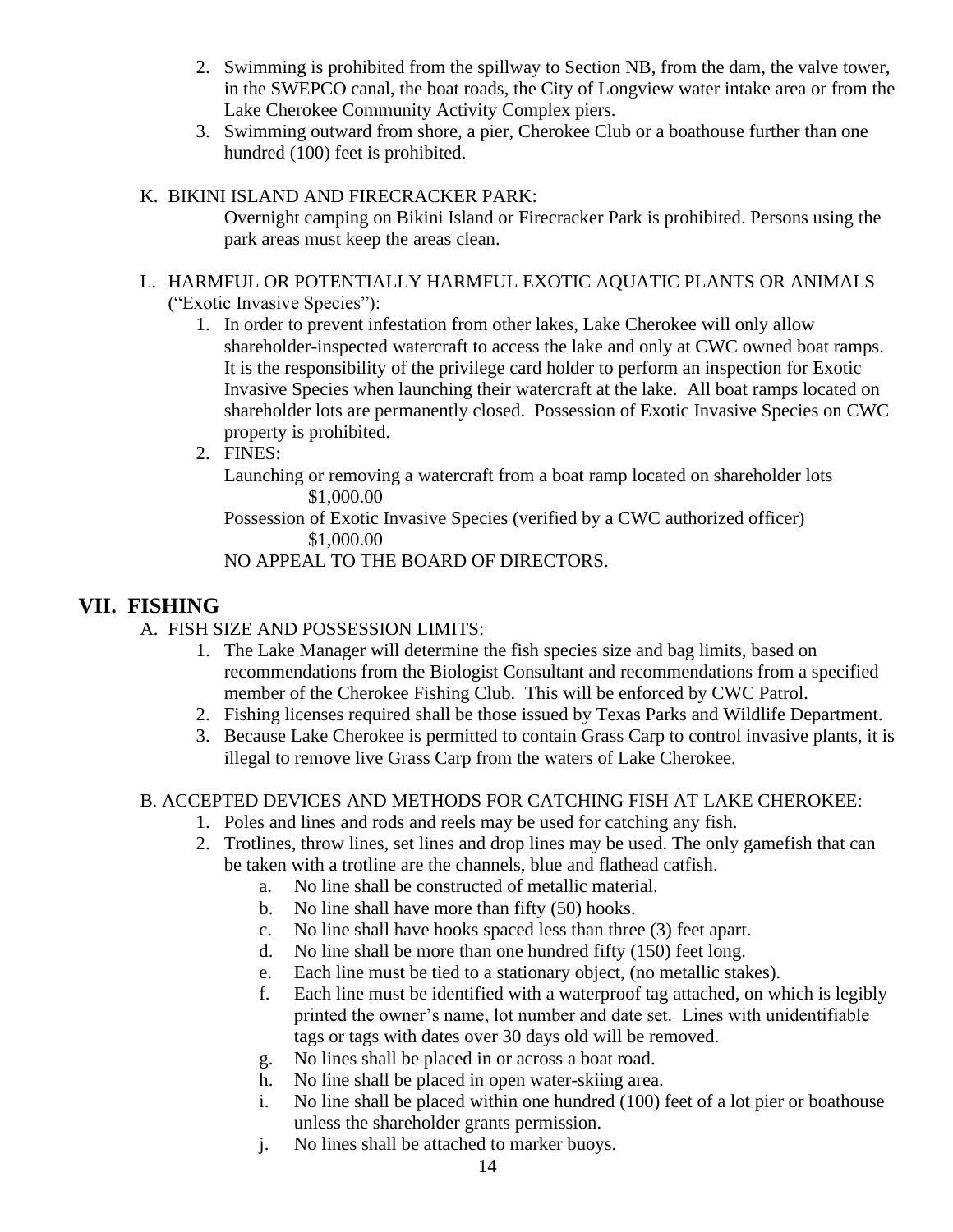- k. Artificial and natural baits may be used to catch channel, blue and flathead catfish.
- 3. Straight seines, bag seines, dip nets, cast net, umbrella nets, minnow traps and sunfish traps may be used for taking any fish used as bait except largemouth bass, spotted bass, black crappie, white crappie, white bass, chain pickerel, blue catfish, channel catfish and flathead catfish.

### C. PROHIBITED DEVICES AND METHODS FOR CATCHING FISH AT LAKE CHEROKEE:

- 1. Jug lines and sail lines.
- 2. Bows and arrows are prohibited for taking legal game fish but may be used for taking rough fish, when user holds current (valid) Texas license.
- 3. Spear guns, spears, gig and wire loops.
- 4. Gill nets, trammel nets, purse nets, beach nets, trawl nets, hoop net, wing nets, frame nets, and D-nets.
- 5. Noodling poles or gaffs and snagging or jerking devices (yo-yos)
- 6. Explosives, electrical shocking devices and poisons.
- 7. The use of goldfish, cannibal minnows or Mexican minnows for bait.
- 8. CWC patrolmen are authorized to remove any device or method prohibited for catching fish on CWC property.

### D. PROHIBITED AREAS:

- 1. Fishing from the dam, spillways, carp fence or spillway wing walls and the valve tower is prohibited.
- 2. Fishing in the spillway tailrace or SWEPCO's canal is prohibited.
- 3. Fishing in City of Longview water intake area is prohibited.
- 4. Fishing in CWC Fish Hatchery and Brooding Ponds is prohibited except by designated individuals involved in the fish-stocking program during the conduct of required maintenance and fish management practices.

### E. SELLING, TRADING OR EXCHANGING FISH:

Anyone aiding or assisting another person in selling, trading or exchanging fish for anything of value, or any person who sells trades or exchanges fish caught in Lake Cherokee for anything of value, shall be prohibited from going upon said lake. Receiving or offering guide fees are illegal.

### F. FISHING AT NIGHT:

- 1. Fishing is permitted on Lake Cherokee at night using a light on or about the boat that is visible three hundred sixty (360) degrees for at least one hundred (100) yards. This light must be a white light or white lantern.
- 2. All navigation lights must be on when watercraft is underway.
- 3. PFD's must be within reach.

# **VIII. HUNTING**

A. DISCHARGING OF WEAPONS:

No person shall discharge a pistol or rifle of any caliber, black powder firearm, compressed air gun or B-B gun on CWC property. With the exception of shooting snakes, the use of shotguns shall be limited to the hunting of waterfowl in accordance with the rules of the state and the CWC.

### B. WATERFOWL:

1. Waterfowl hunting is limited to the area upstream from the southern end of Geronimo boat road. Waterfowl may only be hunted from a boat.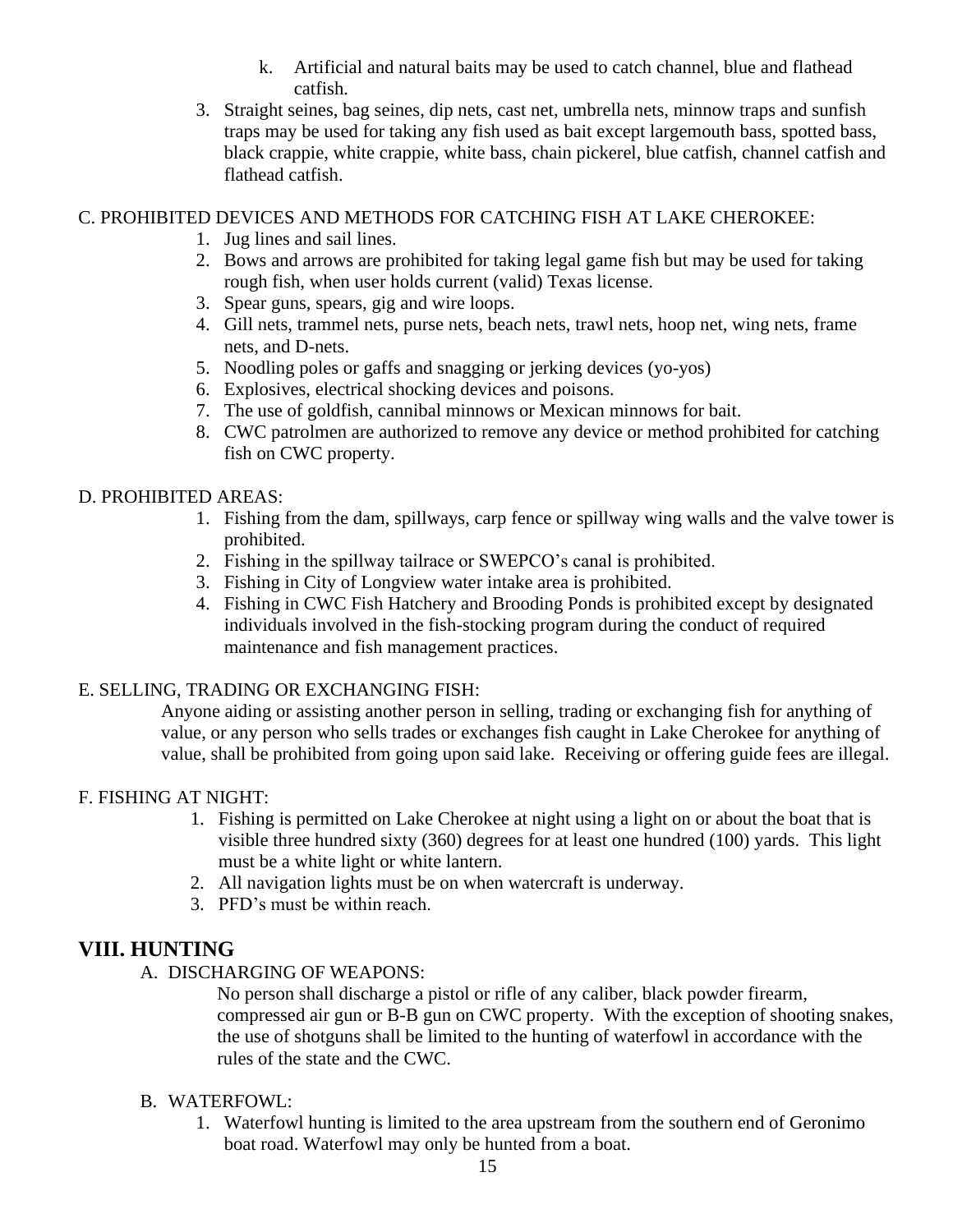2. All waterfowl hunting shall be governed by the State and Federal game laws that govern such hunting.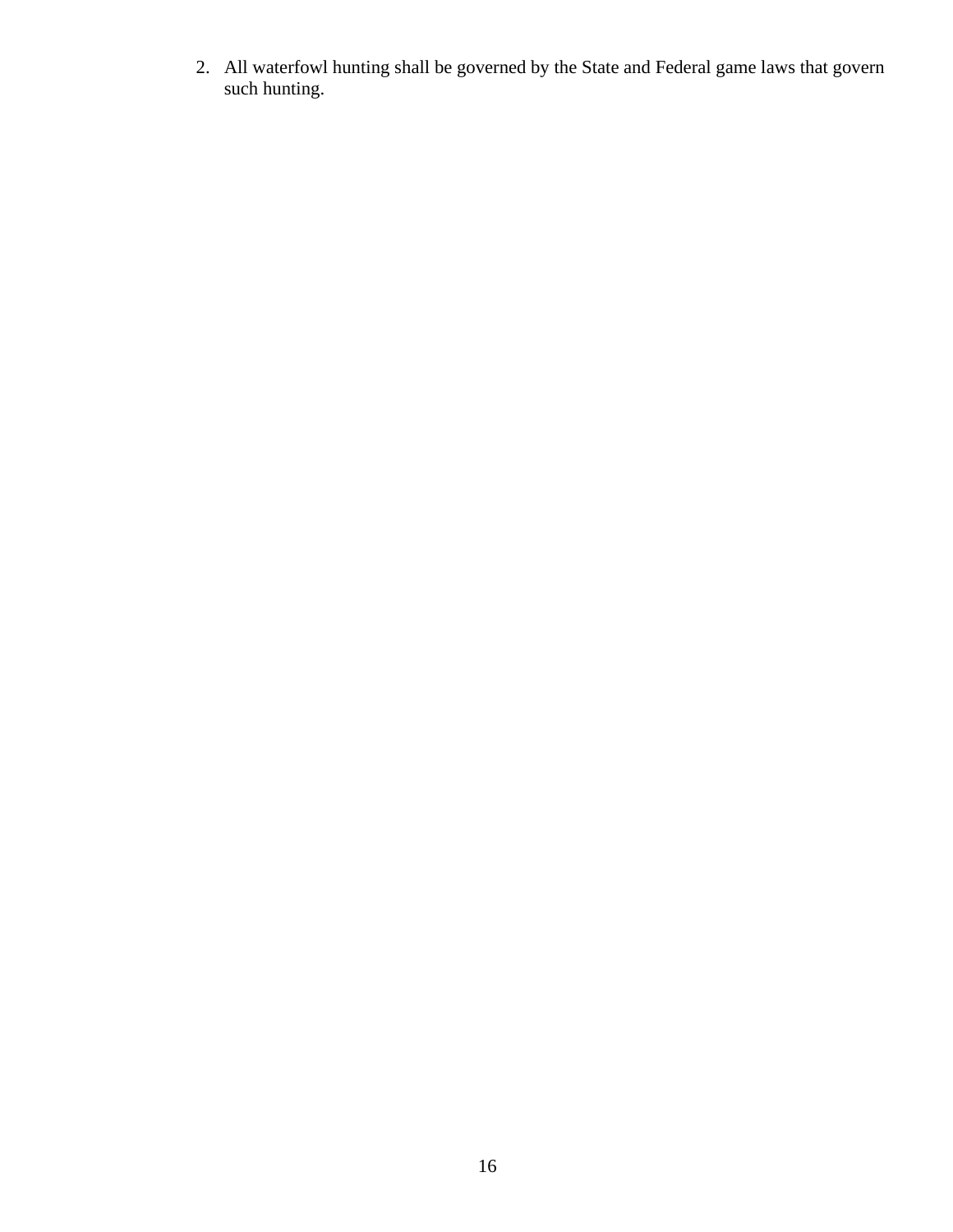# **CONSTRUCTION RULES AND REGULATIONS**

#### **TABLE OF CONTENTS**

| $\mathbf{I}$ . | <b>DEFINITIONS</b>                                    | 17 |
|----------------|-------------------------------------------------------|----|
| П.             | ENFORCEMENT OF RULES AND REGULATIONS                  | 17 |
| III.           | NON-CONFORMING STRUCTURES                             | 17 |
| IV.            | HOUSES, MOBILE HOMES, AND OTHER BUILDINGS             | 18 |
| V.             | PIERS, BOATHOUSES AND OTHER STRUCTURES OVER THE WATER | 20 |
| VI.            | REMOVING TOPSOIL, AND FILL DIRT AND RESPONSIBILITY    | 21 |
|                | <b>FOR DRAINAGE</b>                                   |    |
| VII.           | EXCAVATING BELOW SPILLWAY LEVEL                       | 21 |
| VIII.          | <b>CHANGING NATURAL DRAINAGE</b>                      | 21 |
| IX.            | REMOVING TIMBER AND PULPWOOD                          | 21 |

## **I. DEFINITIONS**:

DEFINITIONS - As used in these Rules and Regulations, the following words mean and are defined as indicated:

**Board of Directors** - Persons duly elected to serve as directors of Cherokee Water Company Corporation.

**CWC** - The Cherokee Water Company

**Lake Cherokee** - Any property owned by Cherokee Water Company

**Lot** - One of the lots shown by maps of CWC Property. Exact determination of the location of lot lines and lot corners and the exact distance of lot lines between the corners cannot be determined by reference to these maps; therefore, the final determination of the location of each lot is the authority of the Board of Directors.

**Shareholder** - A person whose name appears on at least one share of stock of the Cherokee Water Company

**Approved Non-Conforming Structures** - A structure that was conformed under previous Rules and Regulations but that does not meet current Rules and Regulations. This includes structures that were built under previous Rules and Regulations that received a variance approved by the Board of Directors but excludes mobile or prefabricated structures.

**Unapproved Non-Conforming Structures** - A structure that was created in violation of Rules and Regulations that were in place at the time it was constructed or occurred. Unapproved Non-Conforming Structures are violations of the Rules and Regulations and do not have the same rights as Approved Non-Conforming Structures.

# **II. ENFORCEMENT OF RULES AND REGULATIONS**

- A. Lake Patrolmen, under the direction of the Lake Manager or his/her designee, are charged with the duty of enforcing these Rules and Regulations. They are authorized to issue a Notice of Violation and to confiscate the Privilege Card from any person violating these Rules and Regulations.
- B. CWC reserves the right for its employees, representatives, or any other person duly authorized by it, to go upon any leased lot for the purpose of enforcing these Rules and Regulations or stop and question the operator of any vehicle or watercraft on Lake Cherokee.

# **III. NON-CONFORMING STRUCTURES**

A. Approved Non-Conforming Structures, other than mobile or prefabricated structures, may be maintained, renovated, repaired or structurally altered, but may not be expanded or enlarged in any manner which increases the extent of non-conformity, or creates additional non-conformity.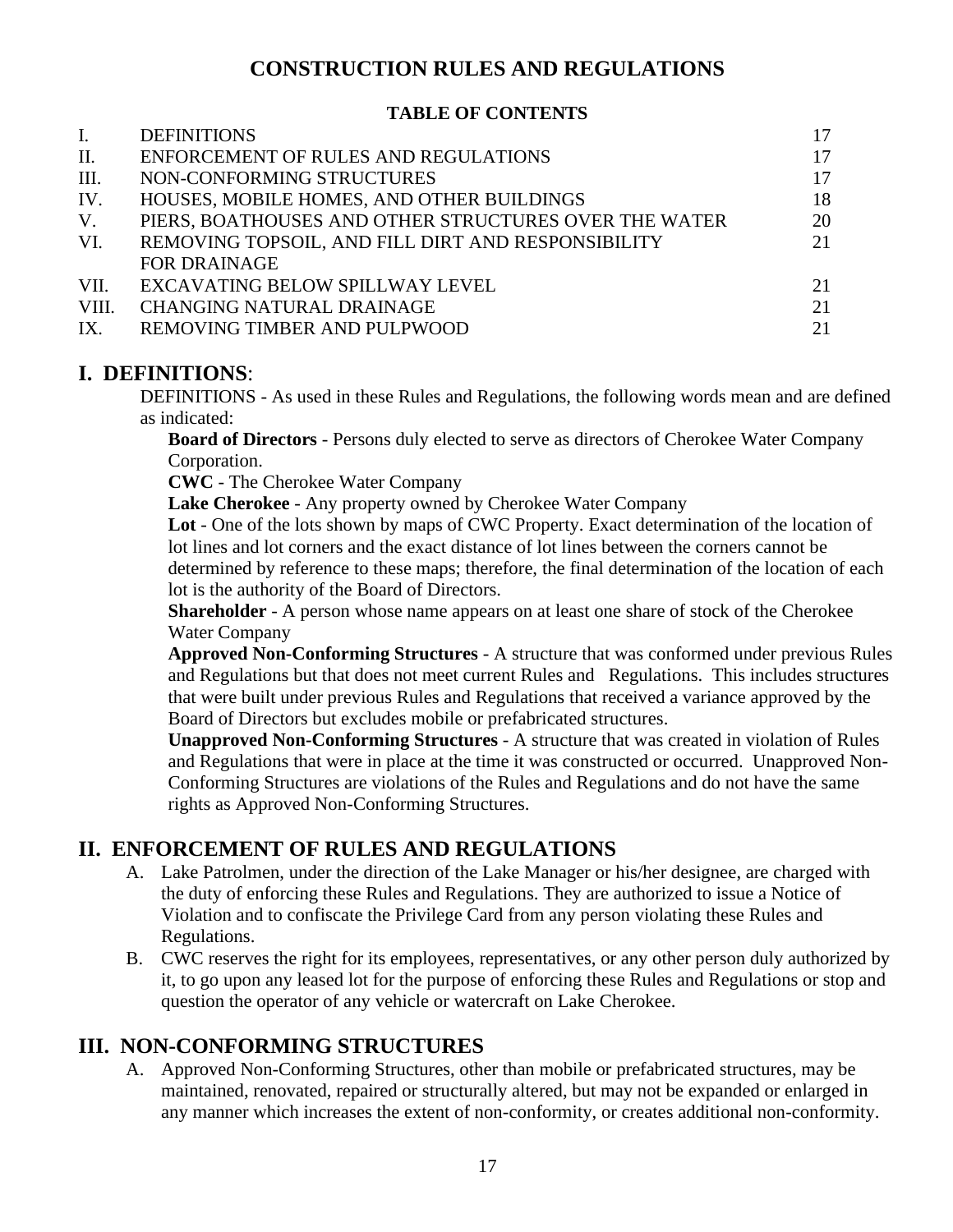- B. An Approved Non-Conforming Structure that is destroyed by fire, flood, wind storm or other act of nature, or by the normal deterioration of structures constructed, may be rebuilt to the same configuration existing immediately prior to the time the structure was destroyed or notice of structural non-conformity was given to the shareholder by the Lake Manager or his/her designee; provided that a permit for the necessary repair and/or replacement be issued by the CWC and construction commenced within six (6) months from the date of destruction or notice of structural nonconformity. This excludes mobile or prefabricated structures, snap together sheds and economy carports.
- C. An Unapproved Non-Conforming Structure is a violation of Lake Rules and must be:
	- 1. Brought into compliance with all current Lake Rules and Regulations within six (6) months from the date of notification from the Lake Manager or his/her designee,
	- 2. Be demolished and removed within thirty (30) days from the date of notification provided from the Lake Manager or his/her designee, or
	- 3. A request for a variance must be filed within thirty (30) days of the date of notification from the Lake Manager or his/her designee.

If a request for a variance is denied by the Board of Directors or the Committee, that denial is final, and the Unapproved Non-Conforming Structure must be demolished and removed from the lake within thirty (30) days of the date the variance was denied.

# **IV. HOUSES, MOBILE HOMES, AND OTHER BUILDINGS**

- A. No more than one single-family dwelling shall be permitted on a CWC Lot without permission of the Board of Directors. Permission may be granted to utilize structures not normally designed for residential use, such as a shop or storage building, to be used as a temporary domicile while a primary residence is under construction, such occupancy not to exceed twelve months.
- B. The shareholder must secure a permit before constructing any structure; making any repairs, renovations and/or improvements to any existing structure, other than interior remodeling; placing any structure of any description; or making site modifications, except for landscaping and yard maintenance, on any lot on CWC property.
	- To apply for a building permit, the applicant must provide the following with a permit request:

1. A scaled site plan showing footprint of structure with all measurements including setbacks;

- 2. A scaled floor plan of structure with all measurements.
- 3. A scaled elevation of structure with all measurements.
- C. No permits will be issued on any share lot that has not been surveyed. For surveying procedures, see Section B (4): SURVEYS AND ESTABLISHMENT OF LOT LINES. Work must be commenced within ninety (90) days from the date on which the permit is issued. For a residential structure, all exterior construction must be completed within twelve (12) months from issuance of the permit. Up to sixty (60) days may be added to compensate for verifiable rain days during the permit period. For all other non-residential structures, all work must be complete within six (6) months from issuance of the permit. Permit extensions may be issued at the discretion of the Lake Manager or his/her designee. Failure to comply with the above timeline requirements may result in fines of one thousand dollars (\$1,000.00) per month. Any work which commences without the issuance of an appropriate permit may be immediately stopped by the Lake Manager or his/her designated representatives.
- D. With the exception of piers and boat houses, no structure shall be located nearer than seventyfive (75) feet to the nearest water at spillway level of Lake Cherokee; also, structures shall be built at least six (6) feet from property line of adjacent shareholders. Unenclosed decks, porches or patios are considered part of the structure for the six (6) foot side setback purposes. Side setback distances are measured from the side lot line to the nearest structural protrusion. This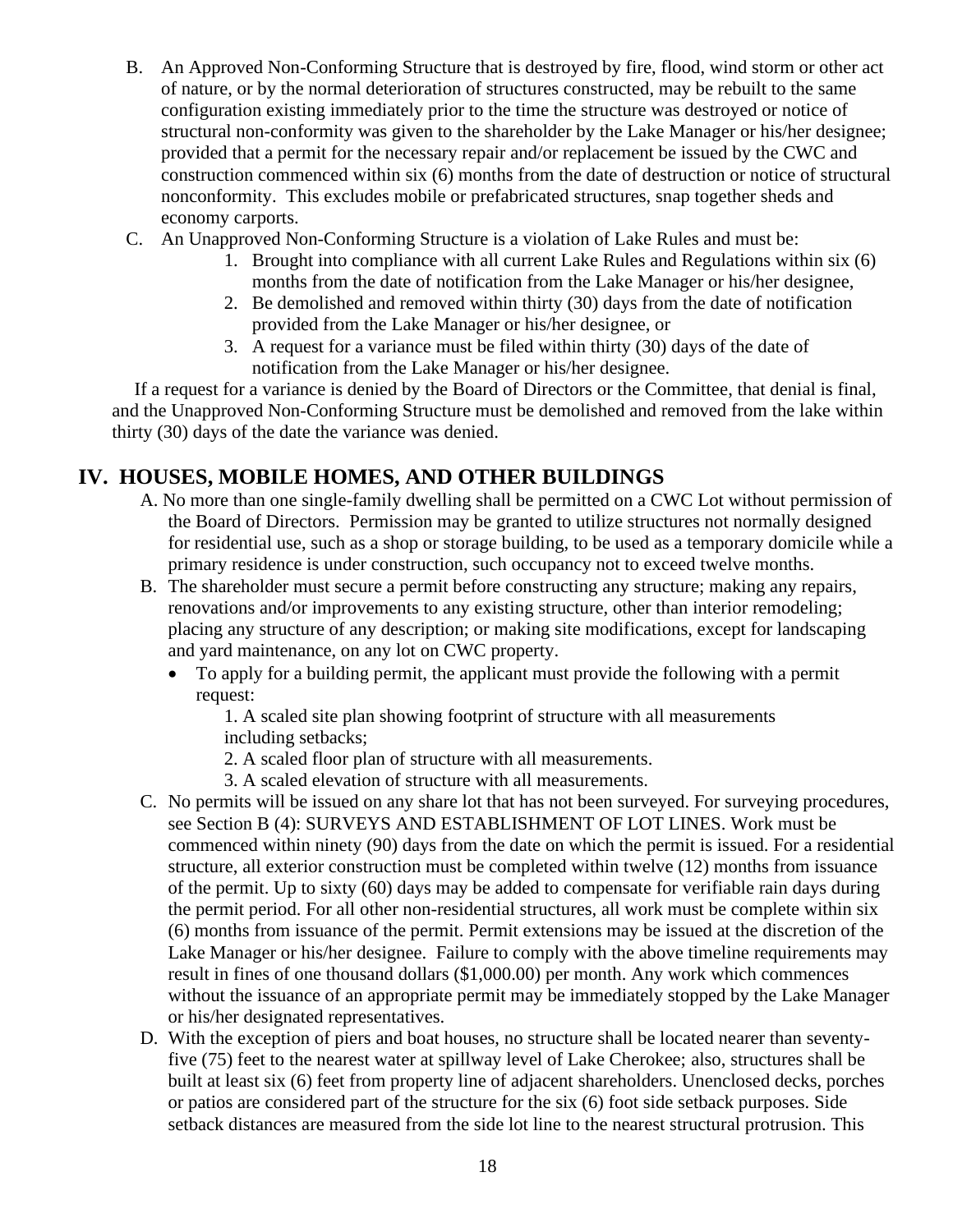includes roof eaves, air conditioner pads, carport roof supports, or foundation slabs and footings. No structural element will be allowed to protrude into or over the six (6) foot side setback zone. Exceptions may be made by the Board of Directors to accommodate small lots, oddly shaped lots or unusual topography. No concrete slab or pier and beam construction shall be poured until all set back requirements have been approved by a representative of CWC. Survey flags shall be placed by surveyor or the person requesting permit in order that set back requirements can be verified. No structure shall be built which exceeds forty feet (40') in overall height, measured from the primary foundation floor level to the tallest part of the structure. No structure may be located within 50 feet of the lake road without permission of the Board of Directors.

E. The shareholder of any lot owned by the CWC accessible by land is required to affix such owner's lot number to a signpost facing directly toward the road, near your driveway entry. The requirement is a dark green sign with highly reflective white letters and numbers - designed to mount vertically.

The shareholder of any lot owned by the CWC accessible by water is required to affix such owner's lot number to a boathouse, pier, signpost or other suitable structure which can be seen legibly from the water. All lot numbers shall be at least 4" in height and be of a color to contrast with the background upon which they are posted.

Failure to conform to this rule by the shareholder will result in the CWC placing such a sign upon the lot at the shareholder's expense.

- F. No mobile home or prefabricated home may be placed on any lot or any CWC property. A temporary travel trailer, for residential use only, may be placed on a lot for a maximum of 12 months provided a building permit has been issued by CWC for the building of a permanent, complying dwelling. A permit is required for temporary use of a travel trailer. Only buildings constructed on site will be permitted.
- G. No travel trailers, recreational vehicles, motor homes or portable buildings may be used for residential occupancy while located upon a shareholder's lot unless a conventional home is situated upon the lot and is used for the shareholder's principal dwelling. Further, the travel trailer, recreational vehicle, motor home or portable building may not be occupied for more than five days within any sixty (60) day period of time, may not be connected to any permanent utility or waste treatment facility; and must have adequate holding capacity for the storage of sewage and gray water during the time that it is located on the lot. No black water or gray water may be disposed of on any CWC property.
- H. CWC will require shareholders to furnish proof that adequate surface area remains to accommodate their sewer system when making an addition to their house or constructing a new house. A copy of the county permit will be required.
- I. Utility Lines: All utility lines, including but not limited to: water, electric, gas, sewer, cable TV and telephone, that are installed near or under CWC roads or ditches will be at a depth of 36", will be encased in a steel pipe under the road and extending 3' on either side of a road and/or ditch. All lines are to be bored under the road at the 36" depth and will be visibly marked with a permanent stake on both sides of right-of-way and at the furthest side of discharge with weatherproof tags and letters with the date and lot numbers. A drawing showing the location of the line will be filed with the CWC Office.
- J. Mailboxes: Mailboxes must be 18" off the roadway from front of mailbox.
- K. Driveways: All driveway entrances must be constructed at the same elevation as the existing roadway and shall be constructed with approved under-drain to carry the flow of water in drainage ditches. No drainage ditch can be blocked.
- L. Drainage: Before any construction can commence on land or lake which requires digging, the shareholder is responsible to call 1-800-DIG TESS or 1-800-344-8377 or 1-800-245-4545 for the location of any underground utilities. Also, the shareholder is responsible for contacting the water utility company supplying water to the location and Natural Gas Company. Shareholders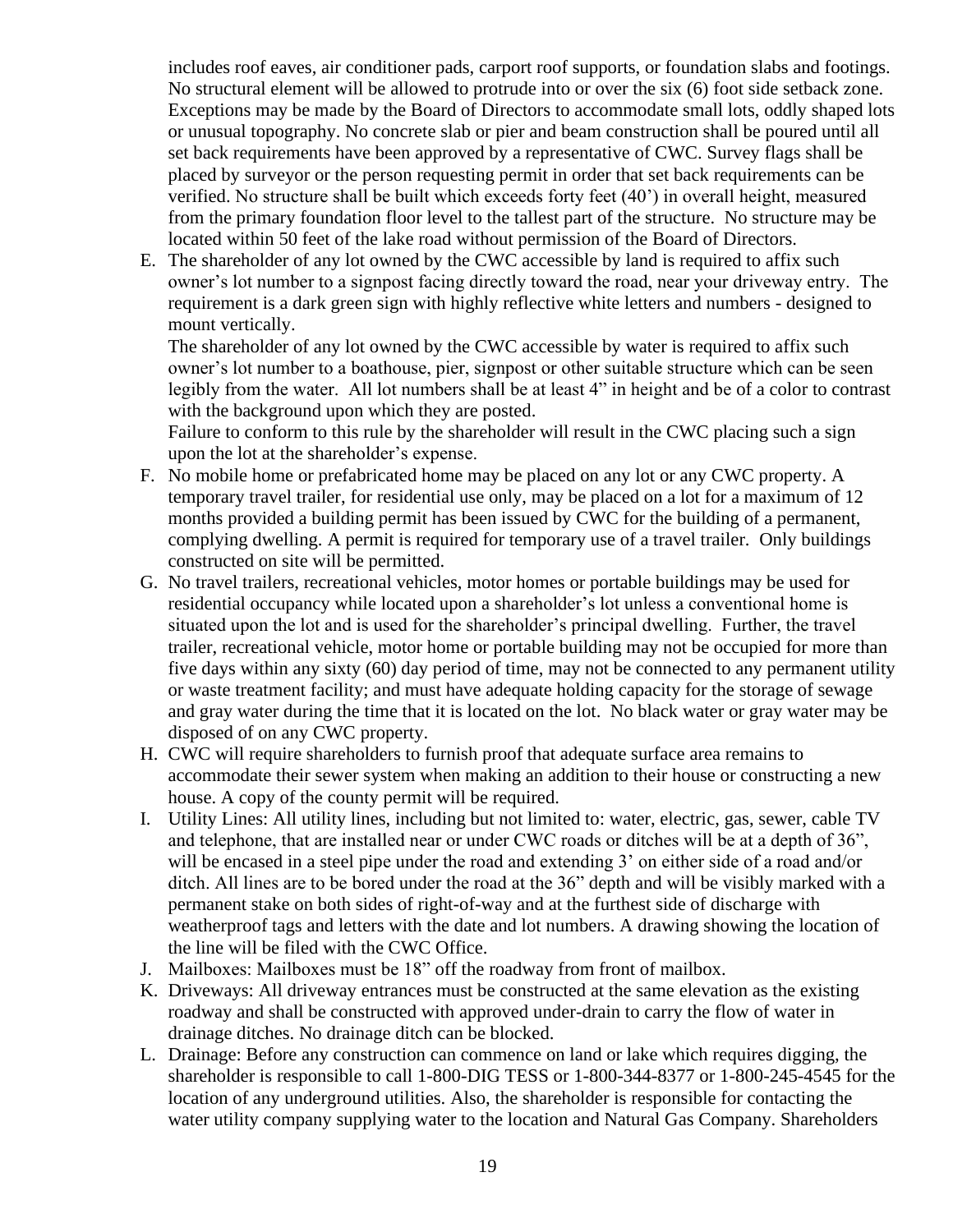are required to furnish the confirmation number from the entities contacted on the permit application form.

- M. Fences may be constructed along the boundary lines separating shareholders' lots. Fences will not exceed four feet in height at the water's edge at spillway level and must remain at four feet toward the road for at least 75'at which point it may be 6' in height. Electric fences are prohibited.
- N. Construction of personal boat ramps is prohibited.
- O. Any accessory building will require a minimum 4:12 pitch roof and a minimum 12" overhang on all sides. The overall appearance must compliment the appearance of the primary dwelling. Gambrel roofs are an exception to this requirement.
- P. Greenhouses, used solely for the purpose of growing, maintaining, and preserving plants that require regular, climatic conditions, are allowed on shareholder property. Setbacks described in Sec. IV; D apply.

Permanent greenhouse buildings can be no larger than 12'x16'. Buildings are to be constructed on-site; no prefabricated or snap together buildings are permitted. Structures must be anchored to the ground, with walls and ceiling made of solid materials. Permit is required.

Temporary greenhouse buildings may be issued a no fee permit and placed November 1<sup>st</sup>-May 1<sup>st</sup>. Temporary structures must be constructed of aluminum or wood framing covered in plastic, not exceed  $8'x10'$ , must be anchored to the ground, and completely removed by May  $1<sup>st</sup>$ .

# **V. PIERS, BOATHOUSES AND OTHER STRUCTURES OVER THE WATER:**

- A. The boundary on any leased lot only extends to the water's edge at spillway level. However, usage of the lake bottom for construction of piers and boathouses extends into the lake for an approved distance. The approval will be made by the Lake Manager, his/her designee or the Board of Directors. The shareholders will place a marker (stake, rod, etc.) at the shoreline and that point will be used for measurement of the distance. The side property lines, as they extend into the lake, are to be used as guidelines only. The Lake Manager, his/her designee or Board of Directors may adjust those projected lines to accommodate small or odd-shaped lots. The lines must not intersect adjoining property lines into the lake. If an exception is granted by the Board of Directors, its decision shall be final.
- B. If depth of water of Lake Cherokee is less than five (5) feet at fifty (50) feet from the water's edge at spillway level, the Lake Manager or his/her designee may approve construction of the proposed boathouse at a distance from the shore at spillway level greater than fifty (50) feet, but no greater than seventy-five (75) feet to a point where the depth of water at the point of the proposed boathouse nearest to the shore is five (5) feet.
- C. No pier and/or boathouse shall be constructed in such a manner as to completely enclose a part of the lake preventing access by boat from the open lake.
- D. No boathouse shall be constructed having a height in excess of eighteen feet (18') measured from the spillway water level to the top of the boathouse roof, and no boathouse shall be constructed which is more than one (1) story in height. This means that a boathouse may have a deck on top, but the deck may not be enclosed and may not have a roof over it. No bathroom facilities may be constructed, renovated or included in a boathouse without express permission of the Board of Directors.
- E. This article pertains to the installation of electrical wiring and equipment in the areas comprising piers, docks and boathouses. These standards shall be applied for new construction, and for the reconstruction or rewiring of such existing facilities.
	- 1. The wiring method shall be of a type identified and accepted for use in wet locations. All wiring below seven feet from the floor of the pier, dock or boathouse shall be contained in PVC or rigid conduit. All wiring shall be properly sized to the breakers.
	- 2. All wiring shall be protected by UL approved GFI devices. The only exception to this provision is circuits specifically identified to serve appliances.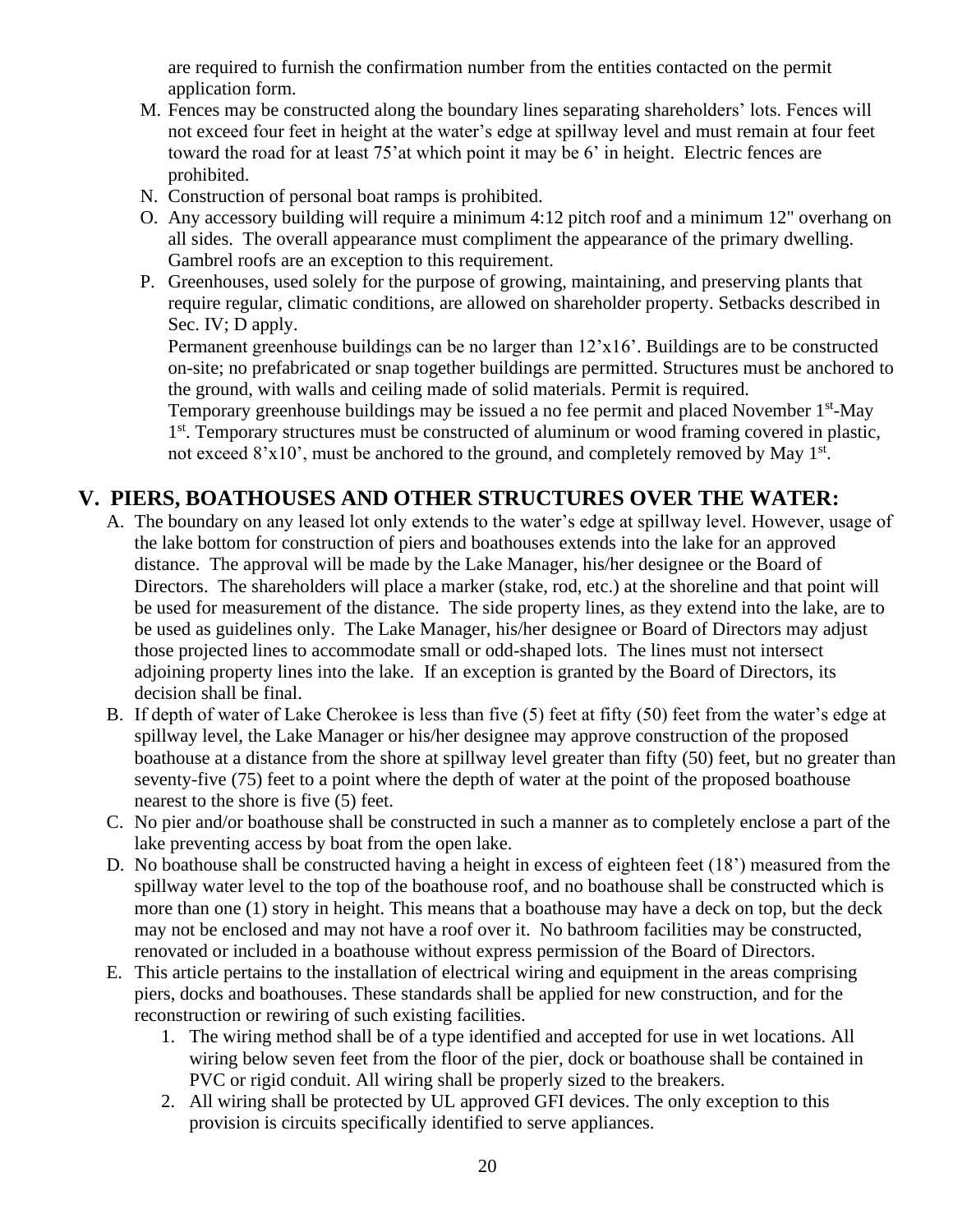- 3. The electrical service for piers, docks and boathouses must be separately grounded, and must include grounding for boxes, cabinets, and all other metal enclosures; metal frames of utilization equipment; and grounding terminals of grounding type receptacles.
- 4. The circuit(s) providing power to piers, docks and boathouses must have a remote disconnect capability, either located in the main dwelling structure breaker box or in a separate lockable box near the main dwelling.

# **VI. REMOVING TOPSOIL, AND FILL DIRT AND RESPONSIBILITY FOR DRAINAGE:**

- A. A shareholder must secure a permit from CWC before adding or removing any gravel, topsoil or fill dirt to or from CWC property. Shareholder will be required to install approved erosion and sediment control measures.
- B. A shareholder will be solely responsible for all drainage problems on a leased lot including the cost of engineering, design and necessary remediation, unless such drainage problem has been created solely by CWC.
- C. A shareholder may not expand lot surface area by encroaching into the lake by the use of retaining walls or other devices without the approval of the Lake Manager, his/her designee or the Board of Directors.

# **VII. EXCAVATING BELOW SPILLWAY LEVEL:**

A shareholder must secure a permit from CWC before excavating below spillway level on lake lots or any other CWC property.

# **VIII. CHANGING NATURAL DRAINAGE:**

No terrain shall be changed on any lot that will disturb the natural drainage so as to adversely affect adjoining lots or the property of CWC, without securing a permit from the CWC office. A drainage application request is required before a permit is issued. The drainage request is available at the office and has to be completed before a CWC permit is issued. Before a permit is issued for the changing of the natural terrain of any CWC lot, for any purposes, the shareholder shall provide a detailed description and drawing for the work to be accomplished. Any increase in volume of runoff water created due to the changing of the natural terrain that would flow onto another lot shall be prevented by the installation of appropriate retaining devices.

# **IX. REMOVING TIMBER AND PULPWOOD:**

- A. Removal or cutting of trees shall be limited to the extent necessary for clearing the foundation site for construction or to the extent reasonably calculated to improve the appearance of the lot.
- B. A shareholder must secure a permit from CWC before cutting trees from any CWC property.
	- 1. All trees that are requested to be removed shall be clearly marked with a bright colored ribbon. Access to the property by CWC personnel shall be provided for inspection of the trees requested to be removed.
	- 2. Trees requested to be removed by permit for new construction will only be issued in conjunction with the obtainment of the construction permit.
	- 3. Trees that are damaged or diseased or those that could cause damage to property or that could cause injury to persons may be removed by obtaining a permit from the CWC.
	- 4. Trees cannot be removed from a property line unless they are so described in article #3. Trees on property lines may be removed by mutual consent of adjacent shareholders and approved by CWC.
	- 5. No permit shall be issued for tree removal purposes if one has been granted for said Lake Cherokee Lot within the five (5) year period immediately prior to the date on which application for a permit is made. For landscaping purposes, no more than twenty percent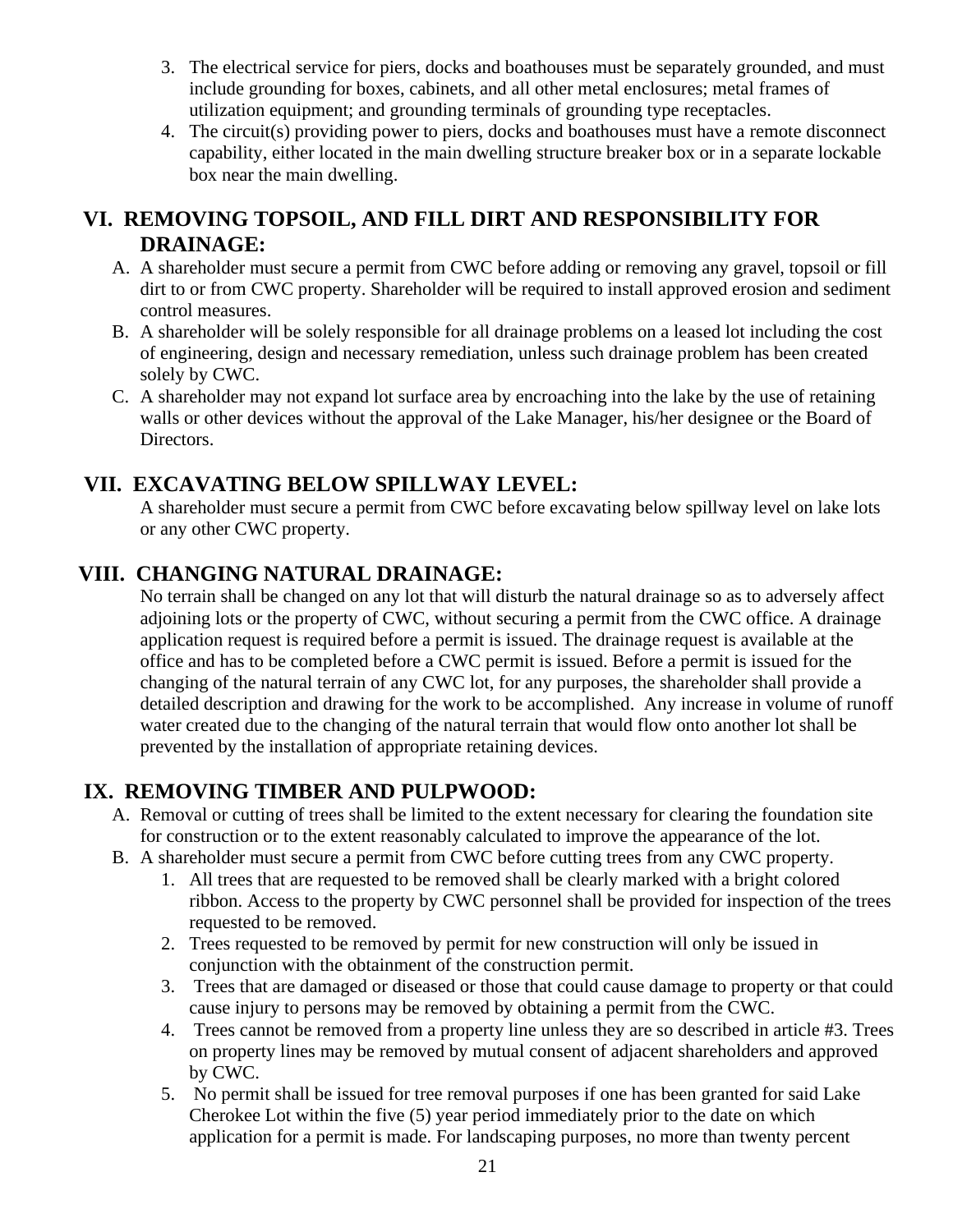(20%) of those trees having a diameter of ten inches (10") or greater, thirty inches (30") from the ground shall be removed from any Lake Cherokee Lot. Trees smaller than ten inches (10") in diameter, thirty inches (30") from the ground, may be removed without restriction. The Board of Directors may at its discretion, for good cause, grant a variance from these requirements.

6. Any tree removed from CWC property without securing a permit will result in a fine being issued to the shareholder in the amount of \$250.00 per tree.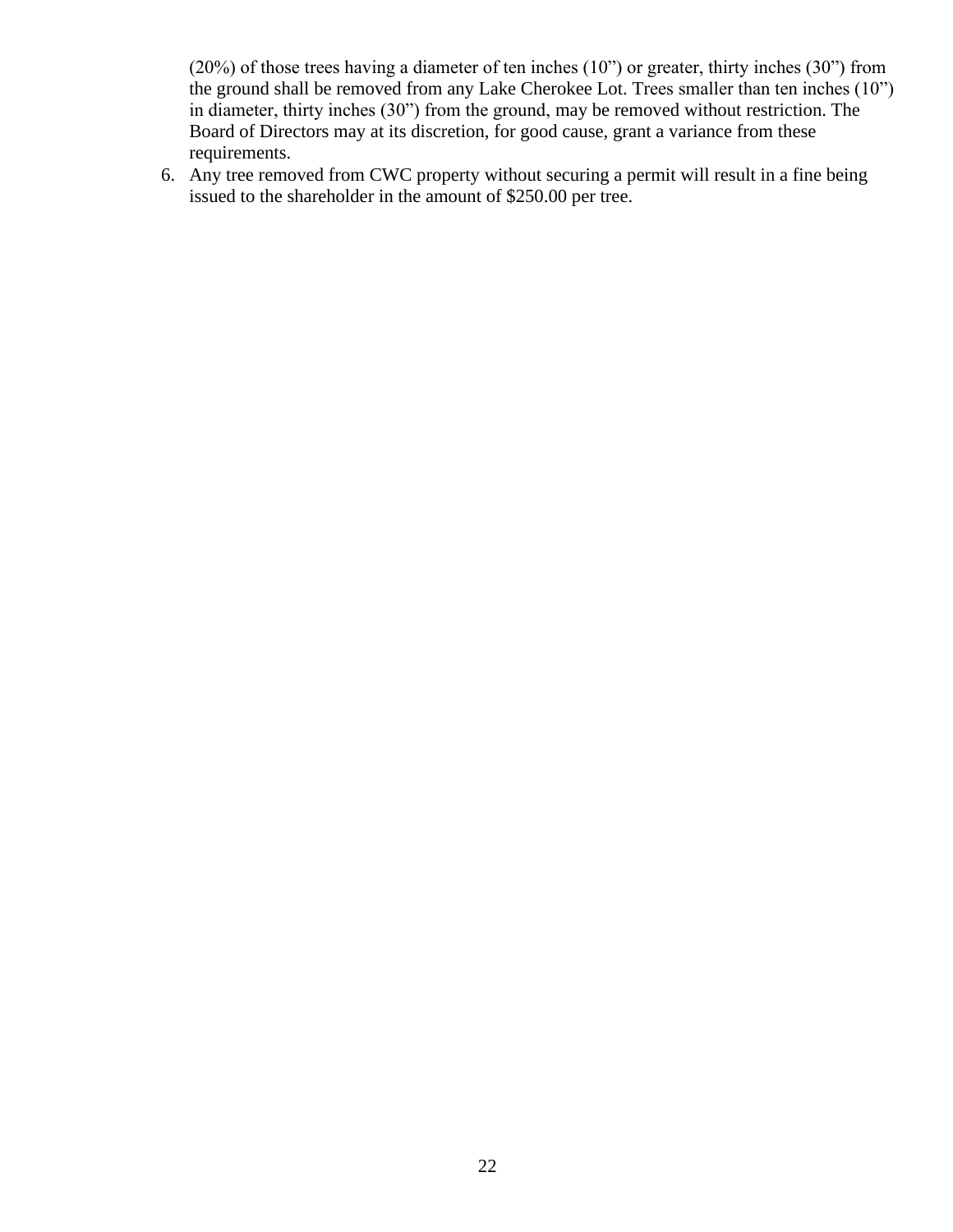# **ON-SITE SEWAGE FACILITIES RULES AND REGULATIONS**

### **TABLE OF CONTENTS**

| 24                                                              |
|-----------------------------------------------------------------|
|                                                                 |
| 24                                                              |
| USE OF UN-LEASED CWC PROPERTY FOR THE DISPOSAL OF WASTEWATER 25 |
| 25                                                              |
| 26                                                              |
|                                                                 |
| 26                                                              |
|                                                                 |

# **I. DEFINITIONS**:

DEFINITIONS - As used in these Rules and Regulations ("OSSF Rules"), the following words mean and are defined as indicated

**Board of Directors** - Persons duly elected to serve as directors of Cherokee Water Company Corporation.

**CWC** - The Cherokee Water Company

Lake Cherokee - Any property owned by Cherokee Water Company

**Lot** - One of the lots shown by maps of CWC Property. Exact determination of the location of lot lines and lot corners and the exact distance of lot lines between the corners cannot be determined by reference to these maps; therefore, the final determination of the location of each lot is the authority of the Board of Directors.

**Shareholder** - A person whose name appears on at least one share of stock of the Cherokee Water Company

**Aerobic Treatment System** - "Aerobic" refers to the use of an air pump to add oxygen to the treatment tank to increase the decomposition of sewage. Aerobic systems discharge into the soil either through spray distribution or subsurface drip distribution.

**Alter** - To change an OSSF resulting in an increase volume of flow, a change from the planning materials approved by the local permitting authority or CWC, a change in construction or an increase, lengthening, or expansion of the treatment or disposal system.

**Construct** - Any activity related to the installation, alteration, extension or repair of an OSSF. Site evaluation is not considered construction.

**Conventional Septic System** - A traditional onsite wastewater disposal system which uses a (water-tight) septic tank and leach field or drain field and field lines buried in the soil.

**Extend** - To alter an OSSF resulting in an increase in capacity, lengthening, or expansion of the treatment or disposal system.

**Holding Tank System** - A sealed tank system that holds wastewater and must be pumped out routinely, nothing is treated on-site and there is no distribution onsite.

**Local Permitting Authority** - A local governmental entity authorized by the State of Texas to implement and enforce state laws, rules and regulations relating to On-Site Sewage Facilities (OSSF) and who has jurisdiction over the subject lot.

**Low Pressure Dose System** - In addition to the standard septic tank, an additional tank called a pumping chamber is installed. A low-pressure pump is turned on periodically to force wastewater in the pumping chamber to pass into the drain field.

**Maintain** - Required or routine performance checks, upkeep, cleaning or mechanical adjustments to an OSSF, including replacement of pumps, filters, aerator lines, valves and electrical components. Maintenance does not include alterations.

**On-Site Sewage Facility (OSSF)** - A system designed to treat and dispose of waste and wastewater effluent.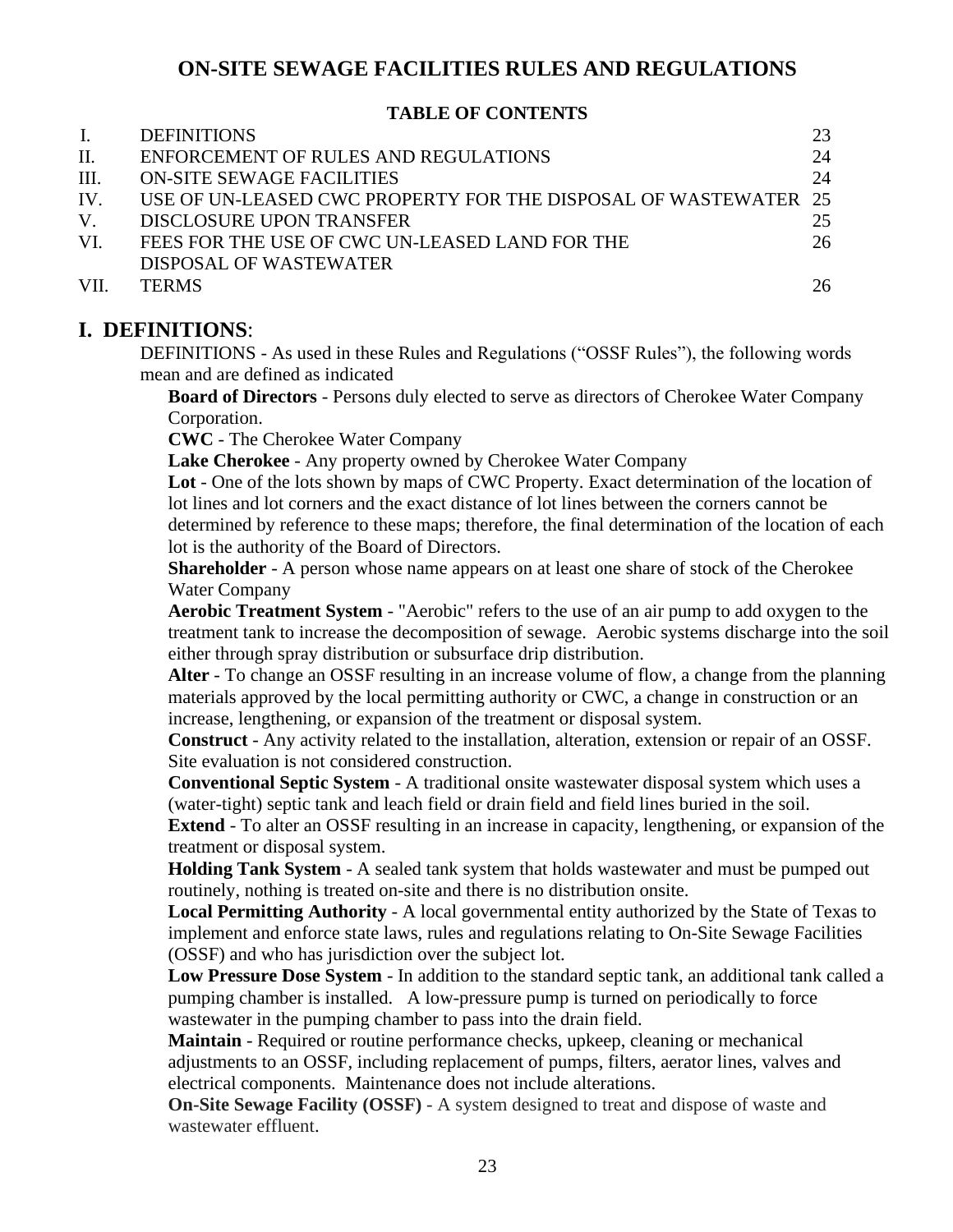**Repair** - To replace any components of an OSSF, excluding maintenance.

**Spray Distribution -** System that distributes treated wastewater by spray heads to the surface of the soil.

**Subsurface Drip Distribution** - System that distributes wastewater to the drain field through a system of tubing installed below the ground surface.

# **II. ENFORCEMENT OF OSSF RULES**

- A. Lake Manager or his/her designee will enforce the OSSF Rules. Lake Manager or his/her designee is authorized to issue a Notice of Violation of the OSSF Rules.
- B. The local permitting authority will enforce applicable state and local rules and regulations related to an OSSF.
- C. CWC reserves the right for its employees or agents to enter any leased lot for the purpose of enforcing the OSSF Rules.
- D. Disposal of wastewater must comply with the CWC OSSF Rules in addition to all state and local regulations.

# **III. ON-SITE SEWAGE FACILITIES**

- A. Effective immediately, no conventional septic systems shall be constructed on CWC lots. Existing conventional septic systems may continue to be maintained or repaired.
- B. Aerobic systems (either subsurface drip or spray distribution) and low-pressure dose systems may be used if approved by the local permitting authority.
- C. In addition to any permit required by any state or local permitting authority, a permit is required from the CWC to construct, alter, extend or operate any OSSF.
	- 1. When construction, alteration or extension of the OSSF is complete, and prior to the system being covered by soil, the shareholder shall notify CWC and request a final inspection.
	- 2. Upon notification, the CWC shall inspect the system and confirm that it complies with the design as approved by the CWC and has been installed in compliance with the CWC OSSF Rules.
	- 3. CWC's inspection and approval is in addition to any inspection or approval required by the local permitting authority.
- D. Before any shareholder may obtain a permit to construct, alter or extend an OSSF, the CWC must approve:
	- 1. A site plan showing the dimensions of the lot, the location and size of all structures, any paved area including (e.g. pools, patios, drives), and a design of the proposed OSSF.
	- 2. A copy of the permit issued by the local permitting authority for the OSSF.
- E. After October 1, 2016, all OSSF-other than existing conventional septic systems and holding tank systems-that have been installed in accordance with these permitting procedures and applicable local or State rules and regulations, must be covered by an annual maintenance agreement with a maintenance company licensed by the state.
	- 1. If allowed by the State of Texas and the local permitting authority, a qualified shareholder may inspect or maintain the OSSF located on the leased lot.
	- 2. Qualification requires the completion of a Basic OSSF Maintenance Course or other training approved by the State of Texas or the local permitting authority.
- F. CWC requires proof that a lot has an adequate surface area to accommodate the OSSF needs on each application for a building permit to: to: 1) construct a new house; 2) alter an existing house structure or improvement that could increase the volume of wastewater produced on the lot; or 3) reduce the unpaved surface of the lot.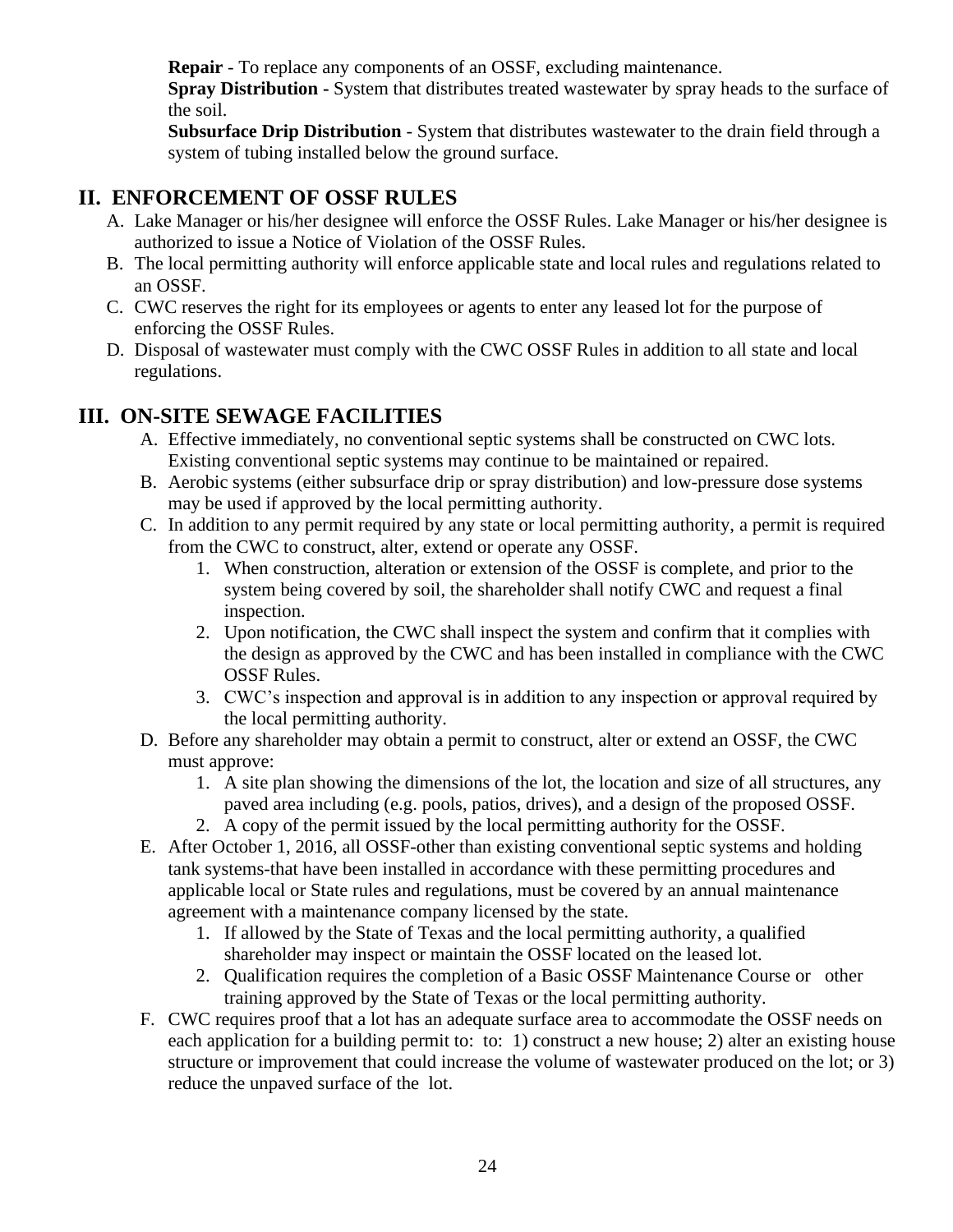# **IV. USE OF UN-LEASED CWC PROPERTY FOR THE DISPOSAL OF WASTEWATER**

- A. No person may install an OSSF system on unleased property owned by CWC without compliance with these rules.
- B. Any OSSF components installed on un-leased CWC property prior to the effective date of this Rule may be maintained and repaired as originally installed. Any system on unleased CWC property that will be altered or extended will be subject to all rules applying to all OSSF systems installed after the effective date of this rule.
- C. OSSF components on un-leased CWC property must be maintained by the shareholder, at the shareholder's sole expense in compliance with the CWC OSSF Rules and state and local regulations.
- D. The CWC Board of Directors shall set requirements and fees for use of CWC owned land used for wastewater disposal purposes. Any shareholder that uses unleased CWC property for OSSF purposes will be subject to the annual fees immediately upon transfer to anyone other than a spouse, a resident as designated on the annual lease, or a single generational transfer to a family member.
- E. All OSSF components located on CWC unleased property must be covered by a maintenance agreement with a maintenance provider licensed by the state or local permitting authority.
- F. If the local permitting authority or CWC requires that any OSSF in place on unleased CWC property be moved or removed, then the shareholder of the affected lot(s) will be solely responsible for any cost or expense in moving and relocating the components to a location consistent with these rules.
- G. The Board may issue Special Permits for the use of unleased, available land owned by CWC to be used for disposal of wastewater from an OSSF. Special Permits will be granted only in circumstances where there is no other alternative using any available technology.

The costs to construct or install an OSSF that is confined entirely on the leased lot will not be considered as a justification for a Special Permit. If the Board approves a Special Permit, the following requirements must be met:

- 1. A nonrefundable application fee in an amount to be set by the CWC Board of Directors will be paid by the shareholder at the time of filing a request for a Special Permit review.
- 2. All proposed uses of unleased CWC property for OSSF purposes must comply with all state and local permitting authority regulations and these OSSF Rules.
- 3. A shareholder who is granted a Special Permit must construct and install subsurface drip systems unless additional subsurface technologies are allowed by the local permitting authority and specifically approved by the CWC Board of Directors.
- 4. All requests for the use of unleased CWC property must comply with the permitting requirements contained in Section III (B)-(E). Additionally, all requests for Special Permit review must include a certified statement from the system designer that using available technology no other alternative is available, regardless of cost.
- 5. In those cases where a Special Permit is granted, the applicant will pay all costs associated with the design, installation and operation of the system. The applicant will provide a scale site map showing the location of all components which will be attached to the lease file. The site will be marked on the ground. The surface will be maintained by the shareholder at the shareholder's sole expense.

# **V. DISCLOSURE UPON TRANSFER**

- A. A shareholder's stock certificate and lease agreement covering their CWC lot will not be transferred to a new owner without the following being done:
	- 1. A current OSSF inspection completed by a licensed inspector and an inspection report must be on file with the CWC. If the report is not current, then an inspection will be required.